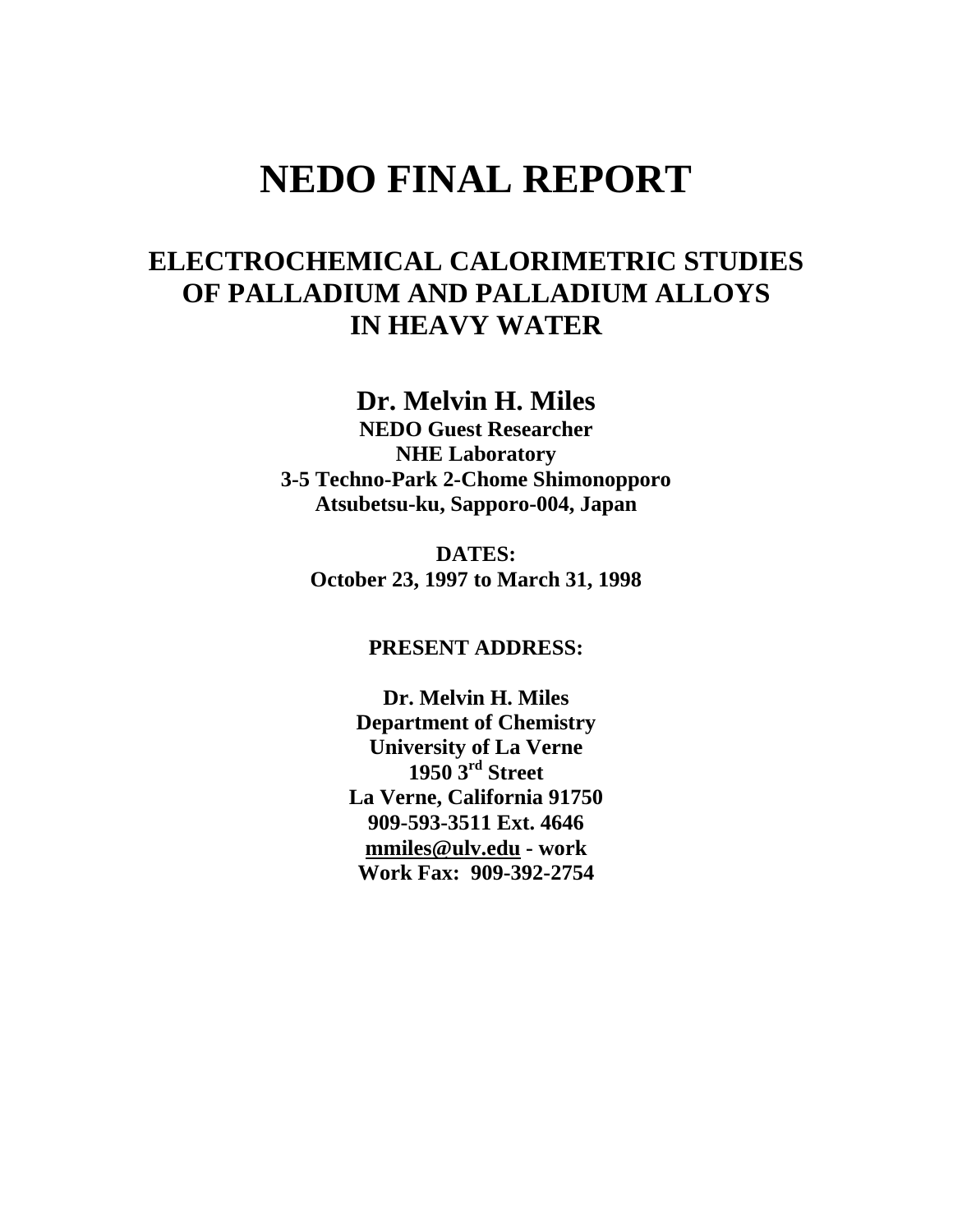## **EXECUTIVE SUMMARY**

<span id="page-1-0"></span>The main feature of the Fleischmann–Pons effect is excess heat production. My experiments designed to measure excess heat focused on the use of two types of isoperibolic calorimeters. Cells A and B transfer heat mainly by conduction while the three Fleischmann–Pons type cells transfer heat mainly by radiation. The first set of experiments in cells A and B used palladium cathodes. Small levels of excess power were observed in Cell A but none in Cell B. This result is in agreement with previous experiments at China Lake, California using the same two palladium cathodes. There were also periods of unusual fluctuations in the temperature readings in Cell A for the thermistor closest to the cathode that persisted for several weeks. These sudden temperature increases occurred during the same time period as when the excess heat was observed. The switching of these experiments to pulse electrolysis also produced an excess heat effect in Cell A but not in Cell B.

The second set of experiments in cells A and B used small platinum particles in Cell A and palladium particles in Cell B as cathodes. These experiments were designed to give a fluidized bed effect, but the small particles were actually too heavy to be suspended in the solution. Nevertheless, the deuterium gas evolution during electrolysis caused the particles to jostle about and expose new surface areas to give dynamic conditions. Excess power was observed for the palladium particles in Cell B, but, as expected, the platinum particles in Cell A gave no measurable excess power. Each cell was later switched to pulse electrolysis, which caused the excess power to become larger for the palladium particles in Cell B while no excess power was measurable for the platinum particles in Cell A.

The first set of experiments using the Fleischmann–Pons type cells used a Pd–Ce-B alloy in Cell A-1 and a Pd-0.5 B (weight %) alloy in Cell A-2. Both of these alloys were obtained from the Naval Research Laboratory, Washington, D.C. USA. The third cell (A-3) used a Pd-Ce alloy obtained from Martin Fleischmann. Surprisingly large fluctuations in excess power measurements  $(\pm 20 \text{ mW})$  were observed for individual data points. This was traced to the effect of the experimental error in the measurement of temperature ( $\pm 0.01^{\circ}$ C) on the P<sub>calor</sub> term and to fluctuations in the cell voltage. The large time constants for this cell design (90 minutes), however, show that averaging techniques are essential to obtain more accurate results. Furthermore, the cell constants show fluctuations that indicate daily calibrations are necessary to obtain the accuracy claimed by Fleischmann and Pons. No excess heat was detectable for the Pd-Ce-B alloy in Cell A-1. The ratio of power out/power in (X) for this experiment was  $1.002 \pm$ 0.008. The Pd-0.5 B alloy showed two different episodes of excess power production that reached levels of 200 mW  $(0.6 \text{ W/cm}^3)$ . The Pd-Ce alloy began producing excess power after fifteen day of electrolysis and gave a fairly steady level of about 100 mW with a peak of about  $200 \text{ mW} (1.3 \text{ W/cm}^3)$ .

The second sets of experiments using the Fleischmann–Pons cells involved the deposition of palladium from solution onto a copper cathode (Szpak co-deposition method). Rather large excess power was observed in Cells A-2 and A-3 (approximately 400 mW) while a small excess power level (100 mW) was observed in Cell A-1. Since this method produced small palladium particles that broke loose and floated in the solution, recombination cannot be ruled out as a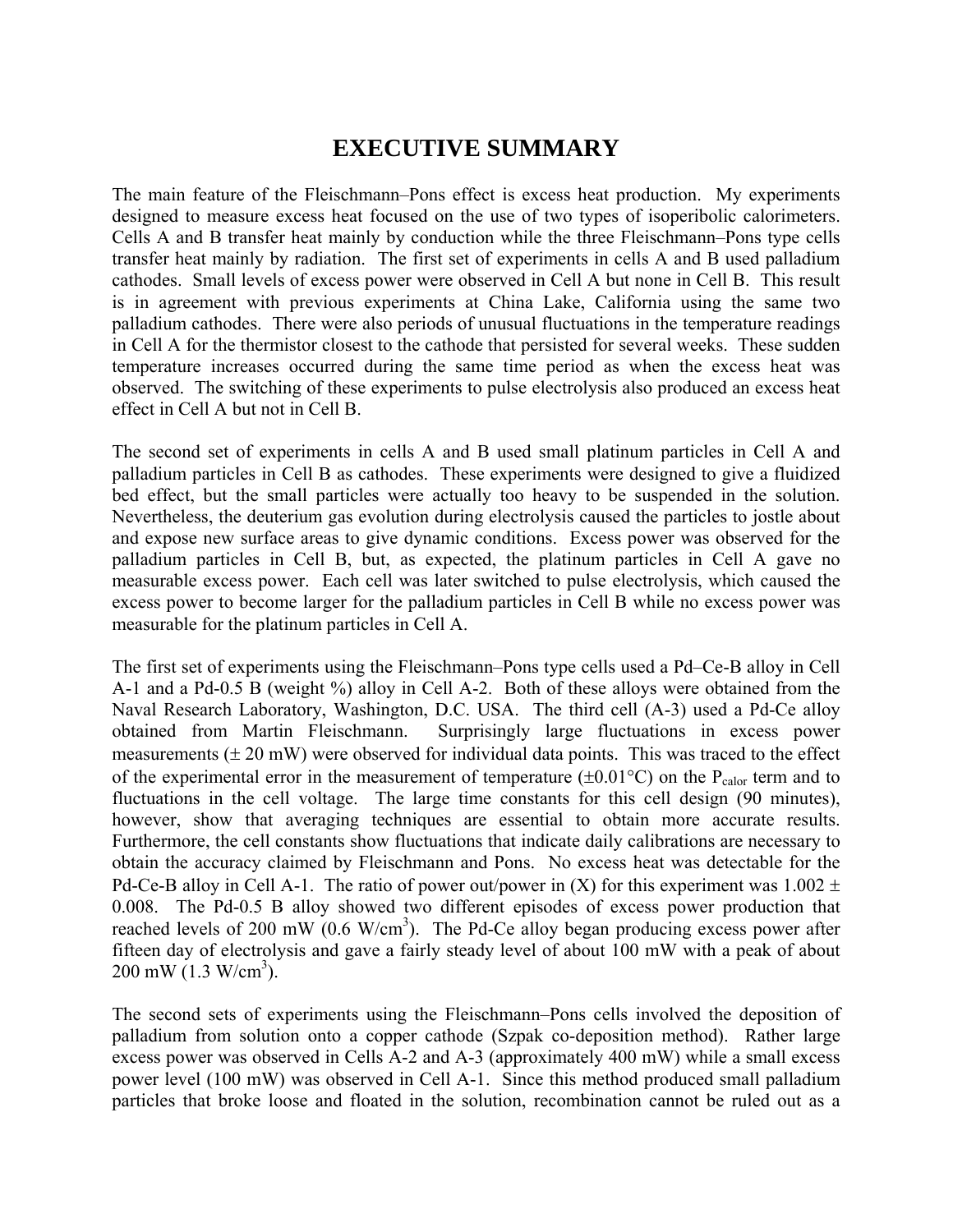possible source of the excess power. Nevertheless, the  $D_2O$  consumption during this study was consistent with Faraday's Law within experimental error for all three cells.

The third set of experiments in the Fleischmann–Pons type cells involved a thin palladium wire (50 µm diameter). Excess power averaging about 150 mW was observed using only electrolysis power in Cell A-2. The application of 0.4 amps through the palladium wire to give electromigration of  $D^+$  ions yielded no excess power effects in Cell A-1. However, these experiments came at the end of the NHE program and lasted only one week.

In summary, small levels of excess power were measured for a palladium cathode in Cell A and no excess power for a similar palladium electrode in Cell B. The second set of experiments gave no excess power for platinum particles in Cell A while excess power was measured for palladium particles in Cell B. The Fleischmann–Pons type cells gave excess power for Pd–0.5 B and Pd–Ce alloys, and no excess power for a Pd–Ce–B alloy. Electrodeposition experiments and electromigration experiments in the Fleischmann-Pons type cells also produced evidence for excess power production.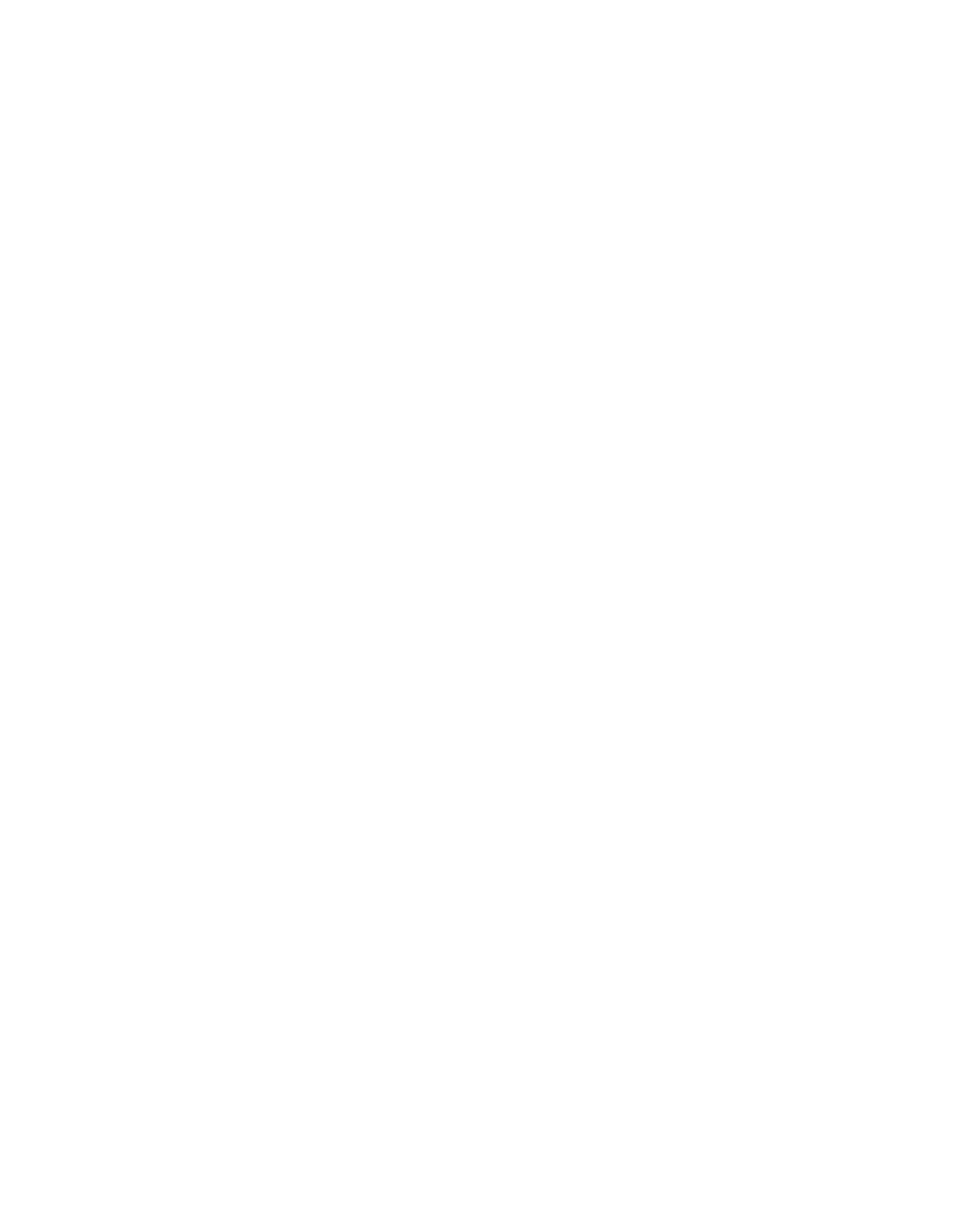# **TABLE OF CONTENTS**

| PALLADIUM ALLOY CATHODES IN FLEISCHMANN - PONS TYPE CELLS  19       |  |
|---------------------------------------------------------------------|--|
|                                                                     |  |
| <b>B. CALORIMETRIC EQUATIONS FOR FLEISCHMANN - PONS CELLS 19</b>    |  |
|                                                                     |  |
|                                                                     |  |
| <b>CO-DEPOSITION OF PALLADIUM AND DEUTERIUM IN FLEISCHMANN-PONS</b> |  |
|                                                                     |  |
|                                                                     |  |
|                                                                     |  |
|                                                                     |  |
|                                                                     |  |
|                                                                     |  |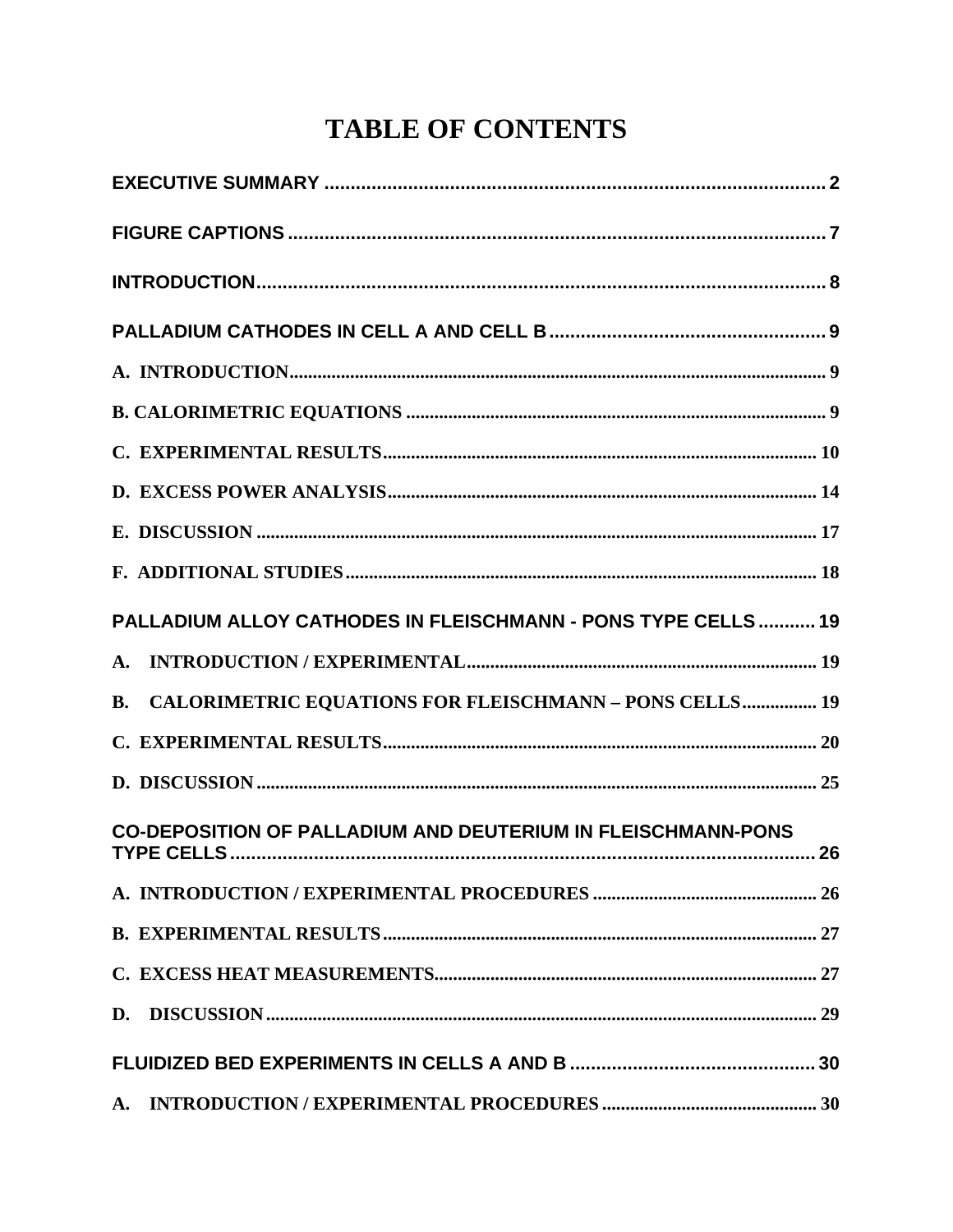| ELECTROMIGRATION EXPERIMENTS IN FLEISCHMANN-PONS TYPE CELLS 34 |  |
|----------------------------------------------------------------|--|
|                                                                |  |
|                                                                |  |
|                                                                |  |
|                                                                |  |
|                                                                |  |
|                                                                |  |
|                                                                |  |
|                                                                |  |
|                                                                |  |
|                                                                |  |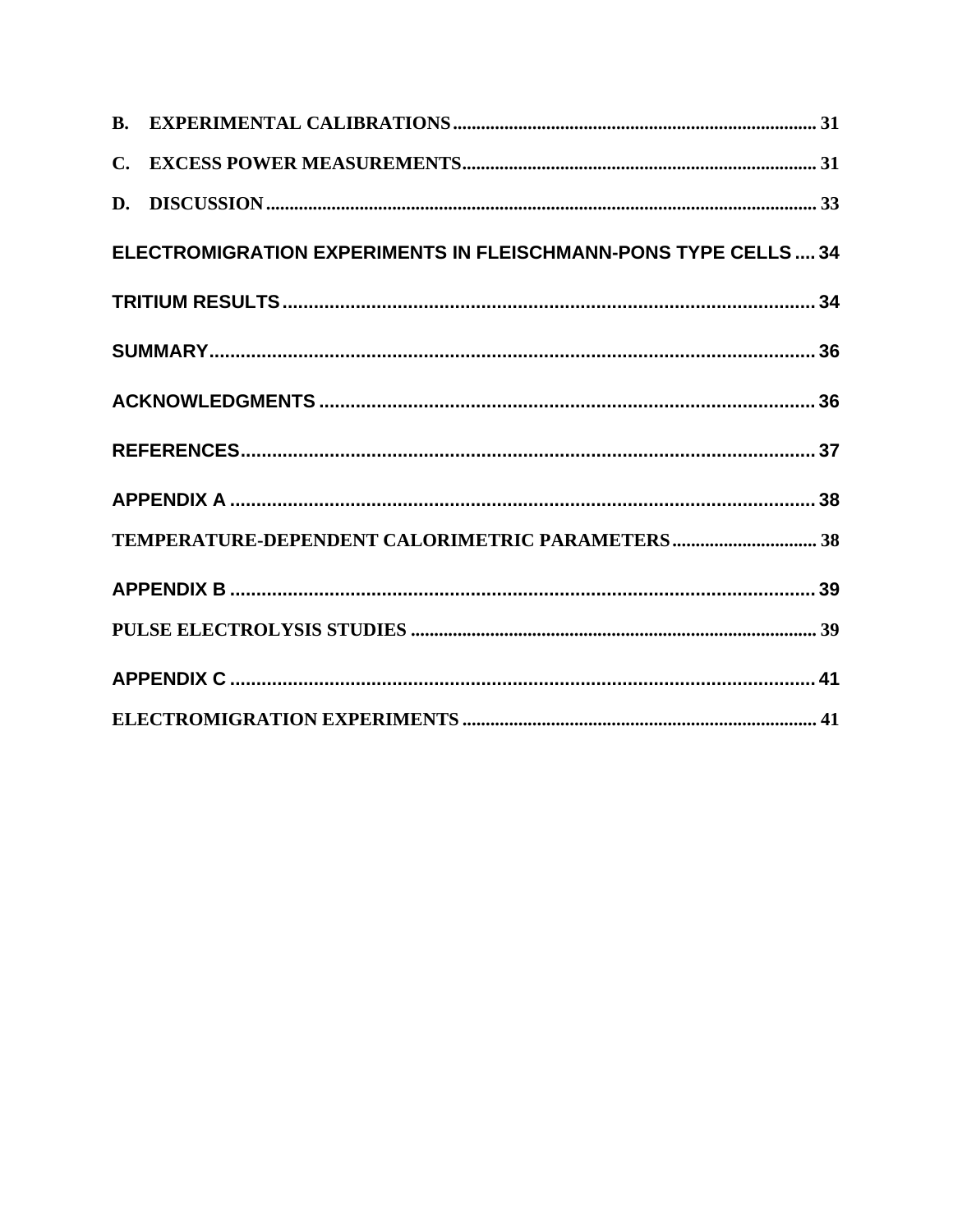## **FIGURE CAPTIONS**

<span id="page-6-0"></span>

|              | Figure 1. The change of the apparent cell constants with time for Cell A ( $K_1$ , $K_6$ ) and Cell B ( $K_3$ , |    |
|--------------|-----------------------------------------------------------------------------------------------------------------|----|
| $K_4$ ).     |                                                                                                                 | 10 |
|              | Figure 2. Cell temperatures verses time for Cell A $(T1, T6)$ and Cell B $(T3, T4)$ .                           | 11 |
|              | Figure 3. Thermistor readings versus time for Cell A $(T_1, T_6)$ .                                             | 12 |
|              | Figure 4. Schematic of positioning of thermistor $T_1$ and $T_6$ relative to the palladium cathode rod          |    |
|              | and platinum anode coil.                                                                                        | 13 |
|              | Figure 5. Response of thermistors $T_1$ and $T_6$ in Cell A to the increase in current from 64.09 mA            |    |
|              | to 69.20 mA (20 mW increase in power).                                                                          | 14 |
|              | Figure 6. Excess power measurements for Cell A and Cell B during the time period of November                    |    |
|              | 27 – December 5, 1997.                                                                                          | 16 |
|              | Figure 7. Experimental cell constants versus time for Cell A-1 (Pd-Ce-B).                                       | 21 |
|              | Figure 8. Excess power measurements for the Pd-Ce-B cathode in Cell A-1 (Pd-Ce-B).                              | 22 |
|              | Figure 9. Experimental relationship of the cell constant to the cell current in Cell A-1 (Pd-Ce-                |    |
| B).          |                                                                                                                 | 22 |
|              | Figure 10. Excess power measurements for the Pd-0.5B cathode in Cell A-2.                                       | 23 |
|              | Figure 11. Excess power measurements for the Pd-Ce cathode in Cell A-3.                                         | 24 |
|              | Figure 12. Display of the calorimetric terms $P_{gas}$ and $P_{calor}$ determined from Equations 21 and         |    |
|              | 22 for the Pd-0.5B study in Cell A-2.                                                                           | 25 |
|              | Figure 13. Excess power measurements in co-deposition experiments.                                              | 28 |
|              | Figure 14. The electrochemical power and output power for the platinum particles in Cell A.                     | 32 |
|              | Figure 15. The electrochemical power and output power for the palladium particles in Cell B. 33                 |    |
|              | Figure B-1. The voltage and current for a typical pulse.                                                        | 42 |
|              | Figure C-1. Excess power measurements for thin palladium wires in electromigration                              |    |
| experiments. |                                                                                                                 | 42 |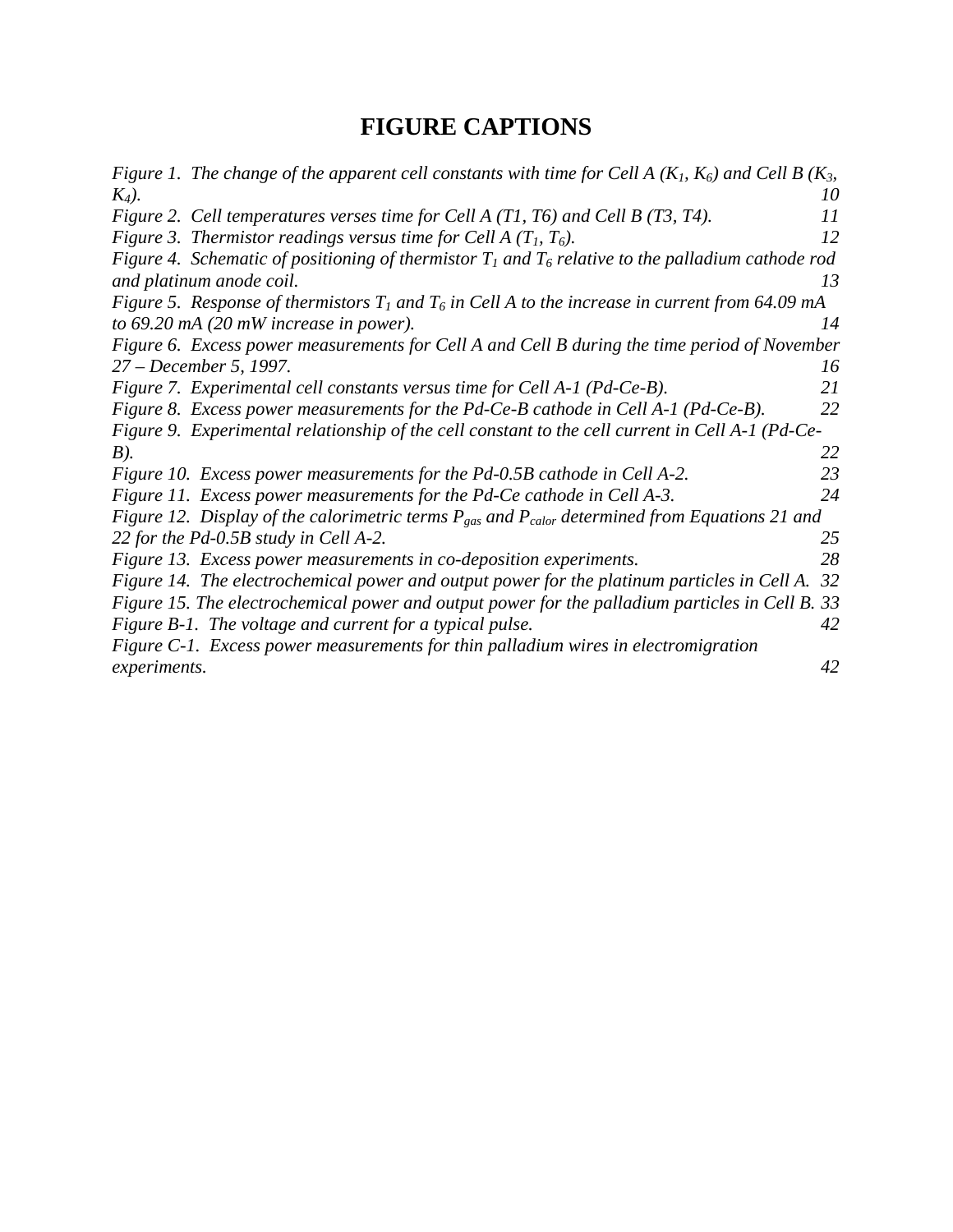## **INTRODUCTION**

<span id="page-7-0"></span>Fusion is the energy source of the universe and powers the sun and stars. In the coming century, petroleum reserves will dwindle and new energy sources must be found. Fusion  $-$  hot or cold  $$ is a possible solution to this energy need. This is why the announcement of cold fusion by Fleischmann and Pons in 1989 created such a sensation. Although positive results for cold fusion effects have proved difficult to reproduce, they cannot be simply explained away as experimental errors. Whether or not cold fusion will prove to be a viable energy source remains an open question.

In view of the tremendous possible pay-off for cold fusion research, it is amazing that there are no government programs to fund this research in major countries such as the U.S., Great Britain, and Germany. This is due to the difficulty in reproducing cold fusion results as well as to the effective campaign waged around the world by prominent cold fusion critics. Japan is to be commended for its government program (NEDO, NHE) in this area despite the controversial nature of this research. My previous research on anomalous effects in deuterated materials (cold fusion) at China Lake, California and sponsored by the Office of Naval Research, produced excess power levels of  $100-300$  mW with a high of  $520$  mW. The excess power density was typically 1–5 W/cm<sup>3</sup> of palladium. Only 28 out of 94 different experiments produced excess power (30% success), but the success ratio was high for Pd–B alloys (88%) and Johnson-Matthey palladium samples (61%) as shown in Table 10 of Ref. 1 (p. 42). The success ratio however, was very low for many other palladium materials.

My five month effort at the NHE Laboratory in Sapporo, Japan focused on excess heat measurements using both steady state and dynamic conditions. Two of the palladium materials tested had previously produced the excess heat effect at the NAWC laboratory in China Lake, California. Both of these samples showed similar excess power effects at the NHE laboratory. The excess power, however, was rather small but still detectable using accurate calorimetric methods. New methods tested at NHE laboratory include pulse electrolysis, fluidized bed experiments, and electromigration studies using thin palladium wires.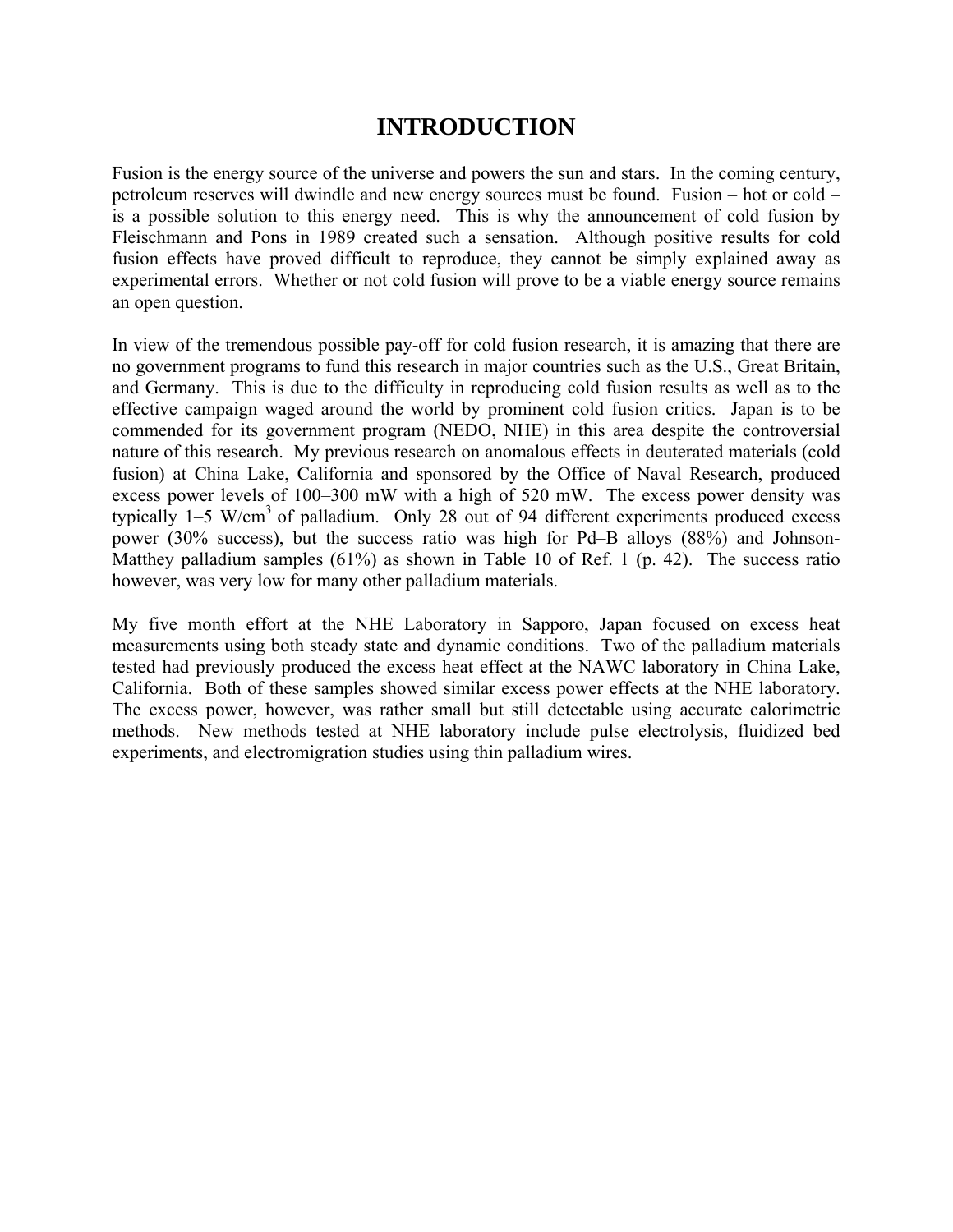## **PALLADIUM CATHODES IN CELL A AND CELL B**

#### <span id="page-8-0"></span>**A. INTRODUCTION**

The calorimetric design used in Cells A and B has been described in a previous publication (Fig. 1 in Ref. 2). These cells transfer heat mainly by conduction. The small electrochemical cell consists of a long, narrow test tube (1.8 cm diameter and 15.0 cm length) that is filled with 18.0 cc of 0.1 M LiOD. The electrochemical cell is positioned in a calorimetric jacket within a secondary compartment that contains two thermistors positioned on opposite sides of the cell wall and at different heights from the bottom of the cell (1.9 cm and 4.5 cm). Two additional thermistors measured the bath temperature and the room temperature. In previous experiments, the secondary compartment was filled with distilled water. In order to increase the sensitivity and to shorten the time constant for these cells, the first experiments at NHE used aluminum foil wrapped around the outside of each cell including the two thermistors, in place of the distilled water. This reduced the cell constant by about a factor of three and produced rapid responses by the thermistors to any power changes within the cell. Although there was continuous recording of all six temperatures (four cell temperatures, bath temperature, room temperature) as well as both cell voltages, there was no data acquisition system connected to these two cells. Therefore, measurements were recorded by notebook during working hours at the NHE laboratory.

In my last cold fusion experiments conducted at China Lake, California in 1995, a Johnson-Matthey palladium cathodes (1 mm x 2.0 cm) produced approximately 200 mW of excess power in one cell, but no excess power effects in a second cell (Fig. 31 and 32 of Ref. 1). These same two palladium cathodes were used in cells A and B in my first experiments at the NHE laboratory.

#### **B. CALORIMETRIC EQUATIONS**

The calorimetric equations that describe the heat conduction type Cells A and B are:

$$
[E(t) - \gamma E_H]I + P_x = a + K\Delta T + P_{gas} + P_{calor}
$$
\n(1)

where

$$
P_{gas} = (\gamma I/F) \{ [0.5 C_{P,D2} + O.25 C_p, o_2 + 0.75 (P/(P^* - P)) C_p, o_2 o_0)] \Delta T + 0.75 (P/(P^* - P)) L \}
$$
(2)

$$
P_{\text{calor}} = C_{P, D2O (l)} [M^{\circ}-(1+\beta) (\gamma I t/2F)] (d\Delta T/dt) - (1+\beta) (\gamma I/2F)C_{P, D2O (l)} \cdot \Delta T \tag{3}
$$

In these equations,  $P_x$  is the excess power (if any),  $P_{gas}$  is the power carried away from the cell by the  $D_2$ ,  $O_2$ , and  $D_2O$  vapors that exit the cell while  $[E(t)-\gamma E_H]$ I represents the electrochemical input power to the cell (Ref. 3). Furthermore,  $E(t)$  is the cell voltage,  $\gamma$  is the faradaic efficiency,  $E_H$  is the thermoneutral potential of D<sub>2</sub>O,  $\Delta T$  is the difference between the cell temperature and the bath temperature,  $C_P$  is the heat capacity at constant pressure, P is the vapor pressure of the D<sub>2</sub>O-LiOD electrolyte, P<sup>\*</sup> is the atmospheric pressure, L is the heat of evaporation of D<sub>2</sub>O, M<sup>o</sup> is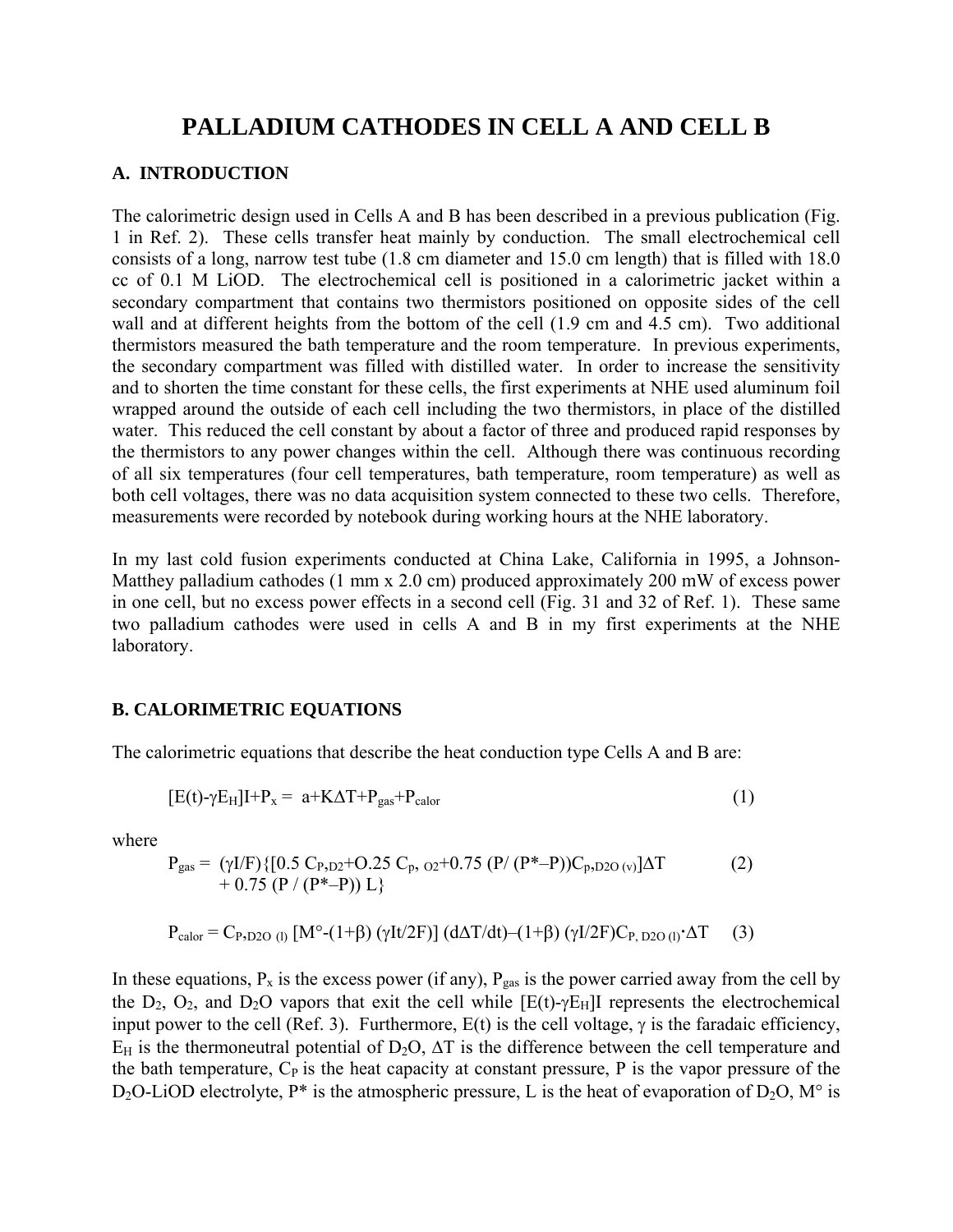<span id="page-9-0"></span>the moles of  $D_2O$  initially added to the cell, and β represents the loss of  $D_2O$  by evaporation (see Ref. 1 and Ref. 3 for details). These cells were typically run under steady state conditions where  $(P_{gas}+P_{calor}) \ll K \cdot \Delta T$  and where the power loss out of the top of the cell (term a) is insignificant, therefore, our calorimetric equation becomes simply:

$$
[E(t) - \gamma E_H]I + P_x = K \cdot \Delta T \tag{4}
$$

These approximations are valid within the accuracy of this cell  $(\pm 20 \text{ mW})$  for the condition of nearly steady cell temperatures that are in the range of  $40 - 60^{\circ}$ C. Under these conditions when there is no excess power (P<sub>x</sub>), the cell constant is given simply by K=P<sub>EL</sub>/ $\Delta T$  where P<sub>EL</sub> is the electrochemical power added to the cell. If there is excess power present in the cell, the true cell constant could be expressed theoretically as  $K=(P_{EL}+P_X)/(\Delta T_{EL}+\Delta T_X)$ . However, it is not possible experimentally to distinguish the temperature increase due to the excess power  $(\Delta T_X)$ from that due to the electrochemical power ( $\Delta T_{EL}$ ). If it is assumed that there is no excess power in the cell (P<sub>x</sub>=0), then the apparent cell constant is K′=P<sub>EL</sub>/( $\Delta T_{EL}$ + $\Delta T_{X}$ ). Therefore, K′ ≤ K and K' will decrease as  $P_X$  increases. This is often an excellent indicator of excess power developing in cells of the type A and B.

#### **C. EXPERIMENTAL RESULTS**



**Figure 1.** The change of the apparent cell constants with time for Cell A  $(K_1, K_6)$  and Cell B  $(K_3, K_4)$ .

Figure 1 shows the apparent cell constants for each thermistor in Cells A and B. Thermistors 1 (lower position) and 6 are located in Cell A, and thermistors 3 (lower position) and 4 are located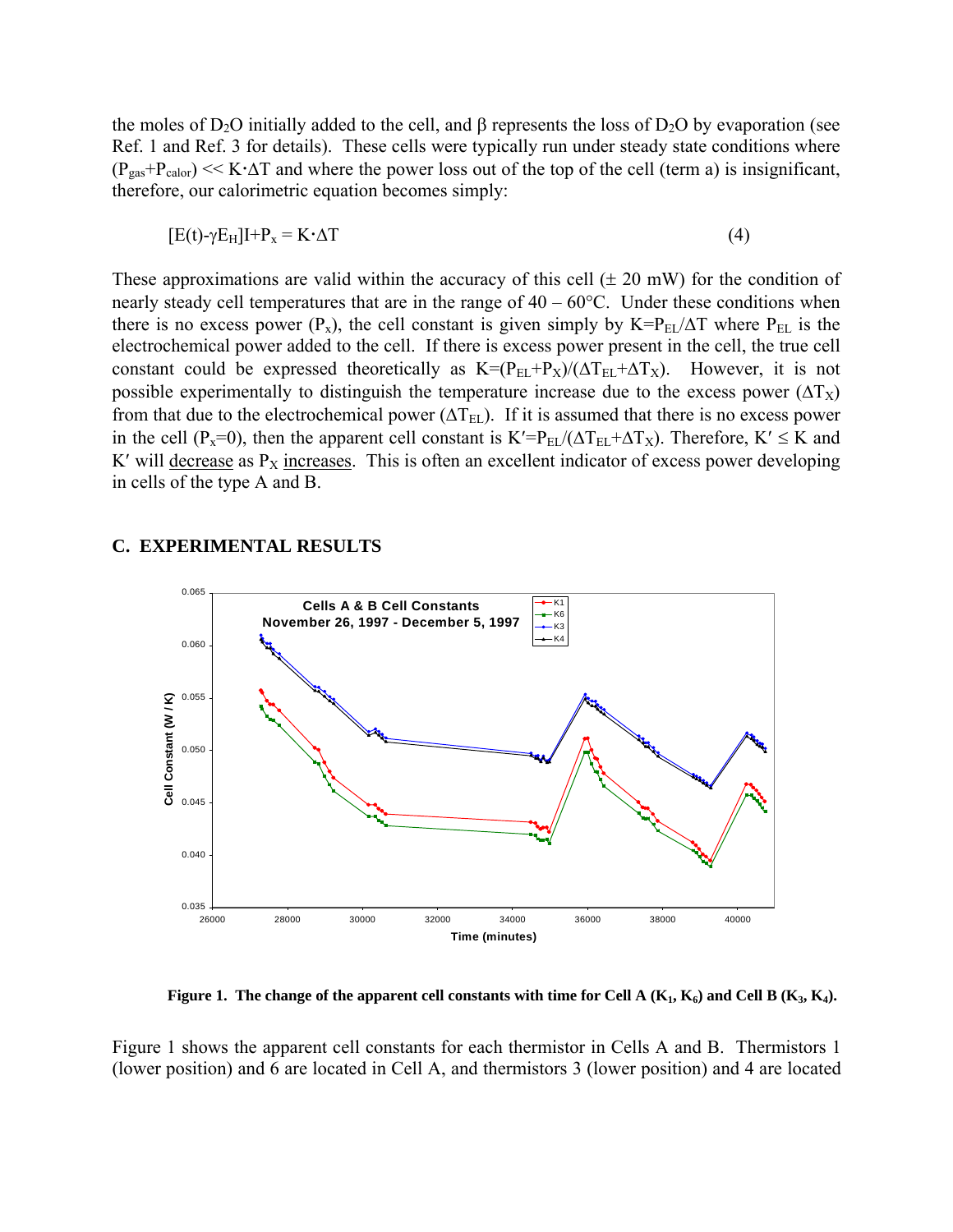<span id="page-10-0"></span>in Cell B. There is an unusual decrease in  $K_1$  and  $K_6$  (Cell A) on November 27, 1997 and again on December 2, 1997.

On these same two days the cell temperature for Cell A showed an unusual increase although the electrochemical power applied to the cell was decreasing. This effect is shown in Figure 2. The cell currents were maintained at 300 mA except for November 29 - December 1 (200 mA) and December 5 (350 mA). The cells were run in series, hence the same current passed through both cells.



**Figure 2. Cell temperatures verses time for Cell A (T1, T6) and Cell B (T3, T4).** 

During the same time period, strange fluctuations were often observed for the temperature readings for Cell A. Stray dots could be seen on the chart recording for thermistor 1, while thermistor 6 showed normal readings. An example of these random jumps in temperature is shown in Figure 3. These strange temperature excursions for thermistor  $T_1$  were first observed on November 22, 1997 and continued until December 15, 1997. The thermistor connections were checked and tightened on December 10, 1997, but these thermistors fluctuations continued. This effect was never observed in any following experiment. These thermistors were all identical and consisted of manganese, cobalt, and nickel sintered oxides that were glass coated and covered with a thin Teflon sleeve.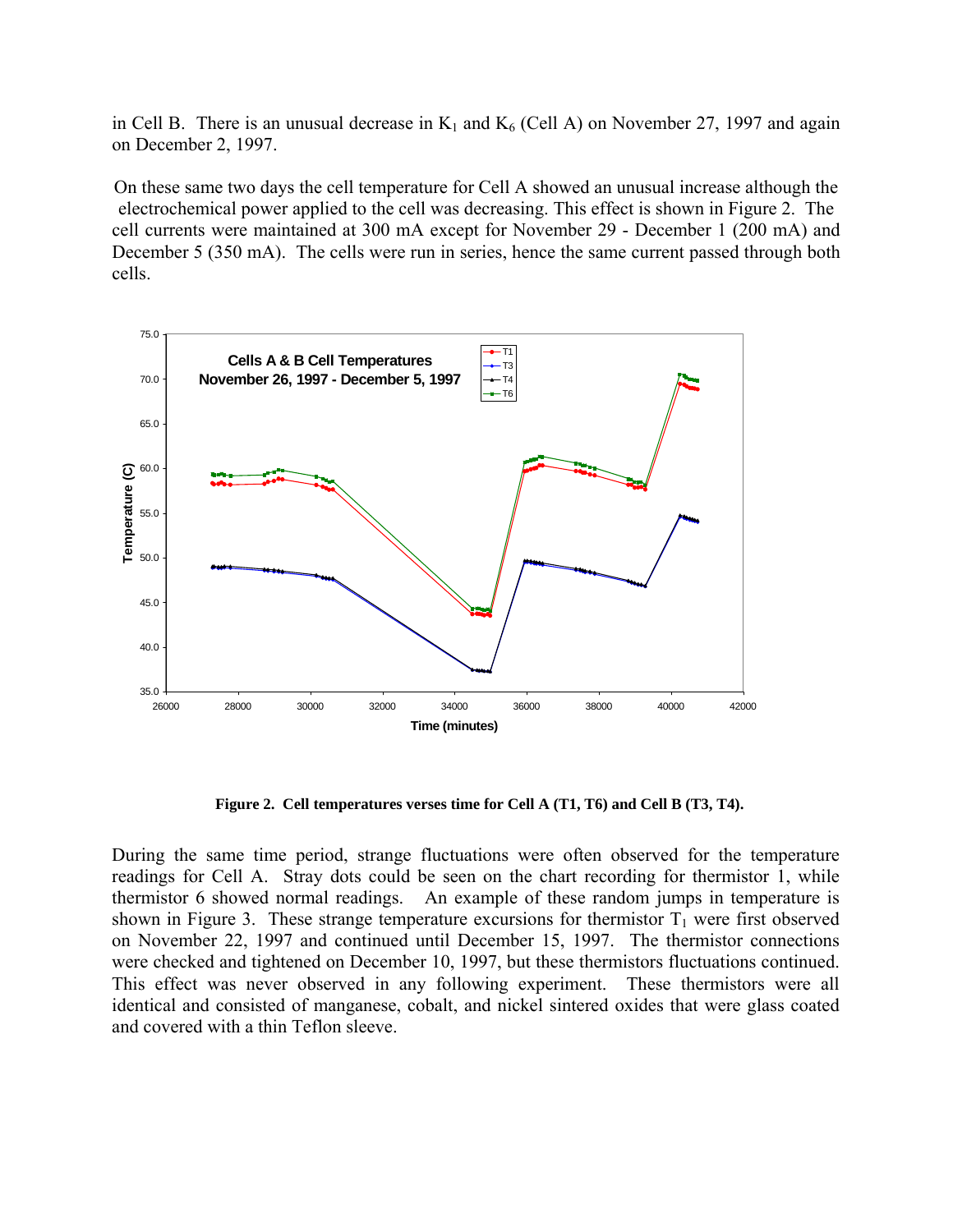<span id="page-11-0"></span>

**Figure 3. Thermistor readings versus time for Cell A**  $(T_1, T_6)$ **.** 

These temperature excursions quickly returned to normal within the time period of the separate measurements (18 seconds). This suggests that the sudden rise and decline in the temperature readings for thermistor  $T_1$  is due to electromagnetic radiation from the palladium cathode rather than actual increases in the temperature. Thermistor  $T_1$  was located directly in line with the palladium cathode while thermistor  $T_6$  was positioned higher on the outside cell surface. A schematic of the cell and thermistor positions is shown in Figure 4.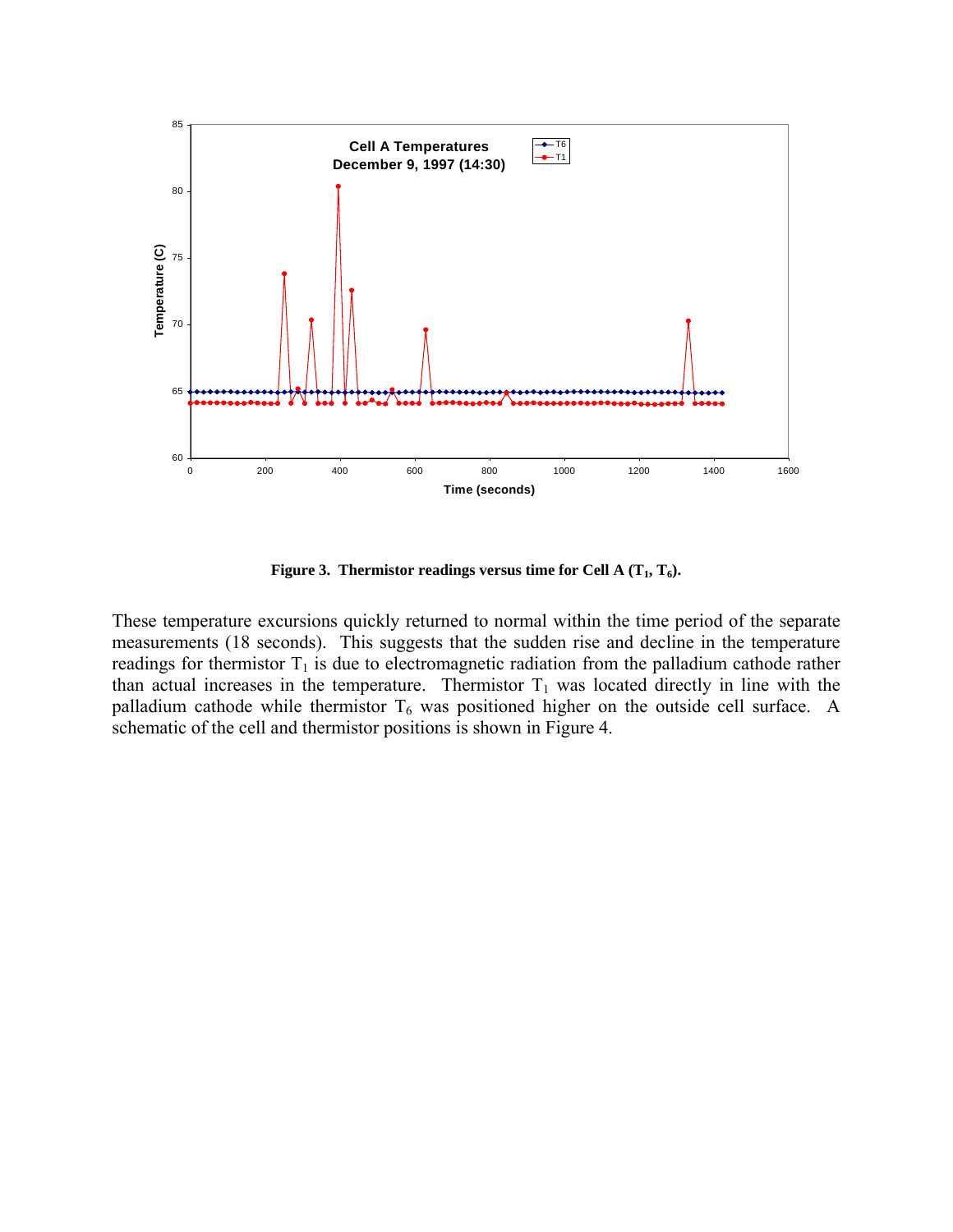<span id="page-12-0"></span>

**Figure 4. Schematic of positioning of thermistor**  $T_1$  **and**  $T_6$  **relative to the palladium cathode rod and platinum anode coil.** 

It is readily seen that any electromagnetic radiation from the cathode could pass directly between the platinum coils to reach thermistor  $T_1$ , while thermistor  $T_6$  is completely screened from the cathode by the platinum anode coils. Furthermore, the intensity of such radiation would be much less for thermistor  $T_6$  since its distance from the cathode (R) is approximately four times that of thermistor T<sub>2</sub>; 4 cm vs. 1 cm (Intensity  $\propto 1/R^2$ ).

Cells A & B were designed mainly for sensitivity to any power changes within the cell. Their small size (18.0 cc electrolyte) also gave a fast response to any power changes. The time constant for these cells was measured to be approximately 15 minutes. Figure 5 shows the response in Cell A to an increase in power of 20 mW produced by increasing the cell current from 64.09 mA to 69.20 mA at 10329 minutes and then setting it back to 64.11 mA at 10424 minutes. The temperature response by thermistors  $T_1$  and  $T_6$  show that this increase in power is readily detectable. Other studies showed that power changes as small as 5 mW could be detected by the change in the cell temperature.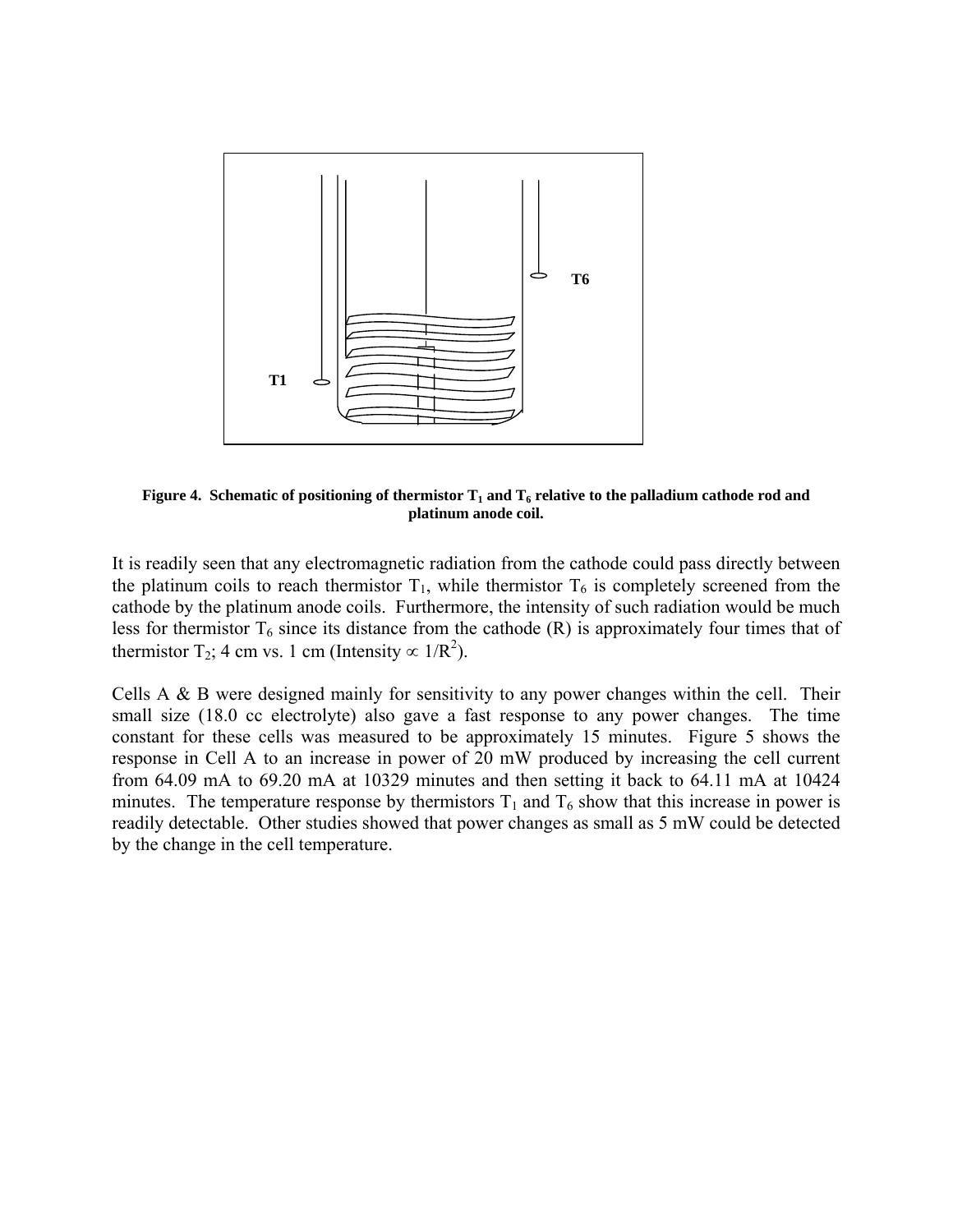<span id="page-13-0"></span>

**Figure 5. Response of thermistors**  $T_1$  and  $T_6$  in Cell A to the increase in current from 64.09 mA to 69.20 **mA (20 mW increase in power).** 

Despite this sensitivity to any power changes in the cell, no unusual increases in temperature were ever observed for Cell B. There were several increases in temperature measured in Cell A; for example, November 27, 1997 and December 2, 1997, as shown in Figure 2. There were no large bursts of excess power in Cell A although such effects would have been readily detected.

#### **D. EXCESS POWER ANALYSIS**

Measurements of excess power are more complicated than the detection of power changes since the small size of cells A and B along with the use of aluminum foil in the secondary compartment makes their cell constants sensitive to the cell electrolyte volume. The relationship of the cell constant to the cell volume was determined experimentally and is expressed by the following equations:

| $K_1 = 0.00195V_A + 0.01722$ |
|------------------------------|
|------------------------------|

| $K_6 = 0.00189V_A + 0.01686$ |  |  |  |
|------------------------------|--|--|--|
|------------------------------|--|--|--|

- $K_3 = 0.00172V_B + 0.02685$  (7)
- $K_4 = 0.00170V_B + 0.02699$  (8)

where  $V_A$  and  $V_B$  represent the volume of electrolyte (cc) in each cell at any given time. For a cell volume of 18.0 cc, these equations yield cell constants of  $K_1 = 0.05232$  W/K,  $K_6 = 0.05088$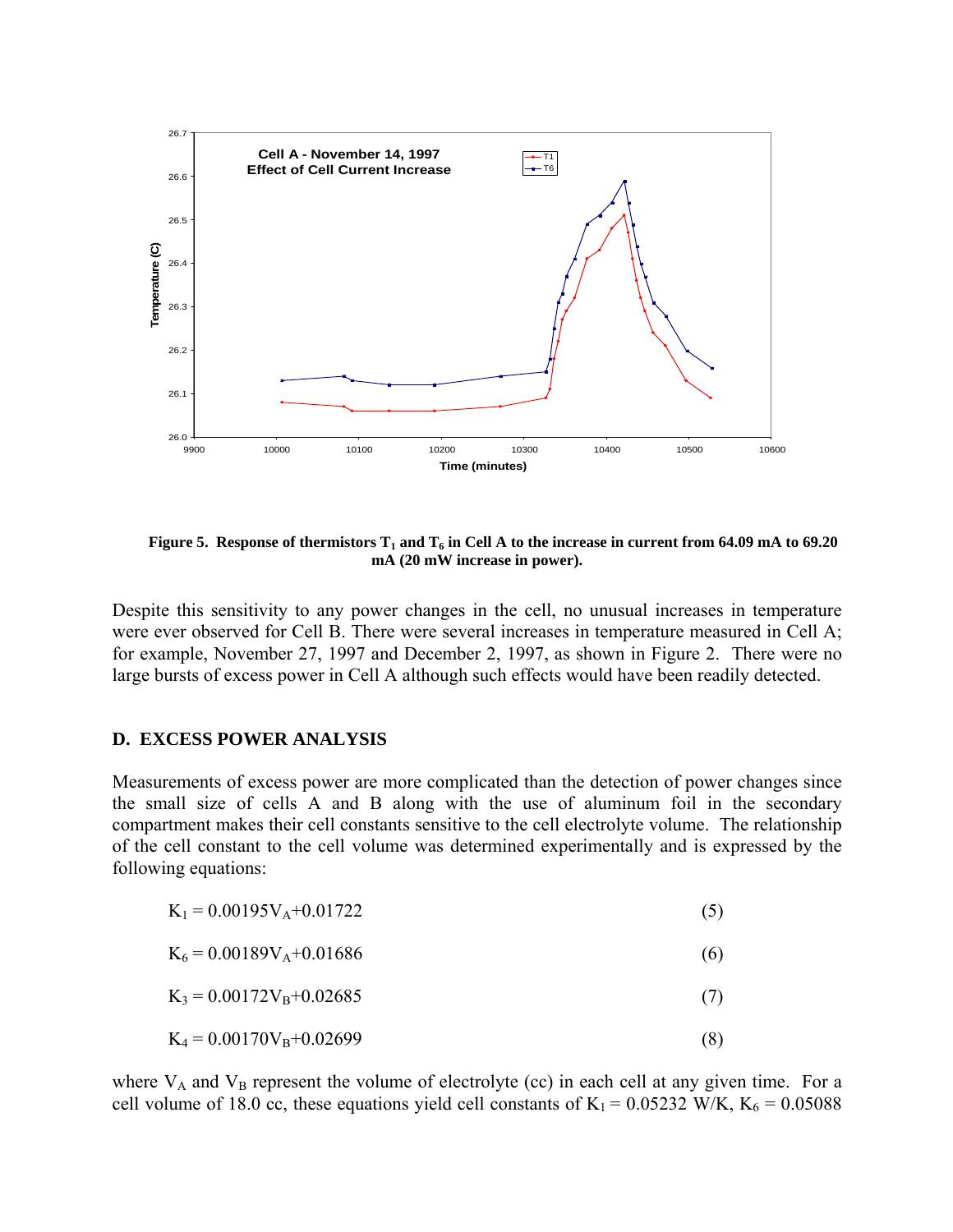W/K,  $K_3 = 0.05781$  W/K, and  $K_4 = 0.05759$  W/K. During these calibrations it was assumed that there was no excess power present in the cells  $(P_x = 0)$ . If any excess power were actually present, this will simply minimize our determination of excess power since our cell constants will then be too small. The major error in these calculations is the measurement of the electrolyte volume in cells A and B. This was done by a volumetric syringe during each  $D_2O$ addition as well as by calculations based on the cell current. Nevertheless, the cell volume at each D<sub>2</sub>O addition could not be determined more accurately than  $18.0 \pm 0.5$ cc. This introduces an error of  $\pm$  1.9% in the calculation of the cell constants. This will produce an uncertainty in the excess power of  $\pm 28$  mW for a cell operating at 50.00°C ( $\Delta T = 28.48$ °C). These cells are much more sensitive in detecting changes in the cell power than in accurately determining the exact amount of excess power.

An accurate record was kept of all  $D_2O$  additions to Cell A and B. From the beginning of the experiments on November 7, 1997 through December 29, 1997, there was  $100.5$  cc of  $D_2O$ added to Cell A and 103.5 cc added to Cell B. This rate of  $D_2O$  consumption is equivalent to 2.42 cc per day at 300 mA in Cell A and 2.49 cc per day in Cell B. Theoretical calculations based on 300 mA yield 2.43 cc of  $D_2O$  consumption per day. Therefore, there is no significant recombination of the D<sub>2</sub> and O<sub>2</sub> gases in either cell ( $\gamma$  = 1.0 in Equation 1). The small differences in the  $D_2O$  consumption in Cells A and B can be attributed to experimental error in the volume measurements of the  $D_2O$  additions.

The change of cell constants with time at 300 mA can be expressed by the equation:

$$
\Delta K/\Delta t = (\Delta K/\Delta V) \cdot (\Delta V/\Delta t) \tag{9}
$$

where  $\Delta V/\Delta t$  equals -0.001677 cc/min. for Cell A and -0.001729 cc/min for Cell B based on their measured rates of D<sub>2</sub>O consumption. Using the values in Equations 5 – 8 above for  $\Delta K/\Delta V$ yields

$$
\Delta K_1/\Delta t = (0.00195 \text{ W/K} \cdot \text{cc}) (-0.001677 \text{cc/min}) = -3.27 \times 10^{-6} \text{ W/K} \cdot \text{min}
$$
 (10)

$$
\Delta K_6 / \Delta t = (0.00189 \text{ W/K} \cdot \text{cc}) (-0.001677 \text{cc/min}) = -3.17 \times 10^{-6} \text{ W/K} \cdot \text{min}
$$
 (11)

$$
\Delta K_3/\Delta t = (0.00172 \text{ W/K} \cdot \text{cc}) (-0.001729 \text{cc/min}) = -2.97 \times 10^{-6} \text{ W/K} \cdot \text{min}
$$
 (12)

$$
\Delta K_4/\Delta t = (0.00170 \text{ W/K} \cdot \text{cc}) (-0.001729 \text{cc/min}) = -2.94 \times 10^{-6} \text{ W/K} \cdot \text{min}
$$
 (13)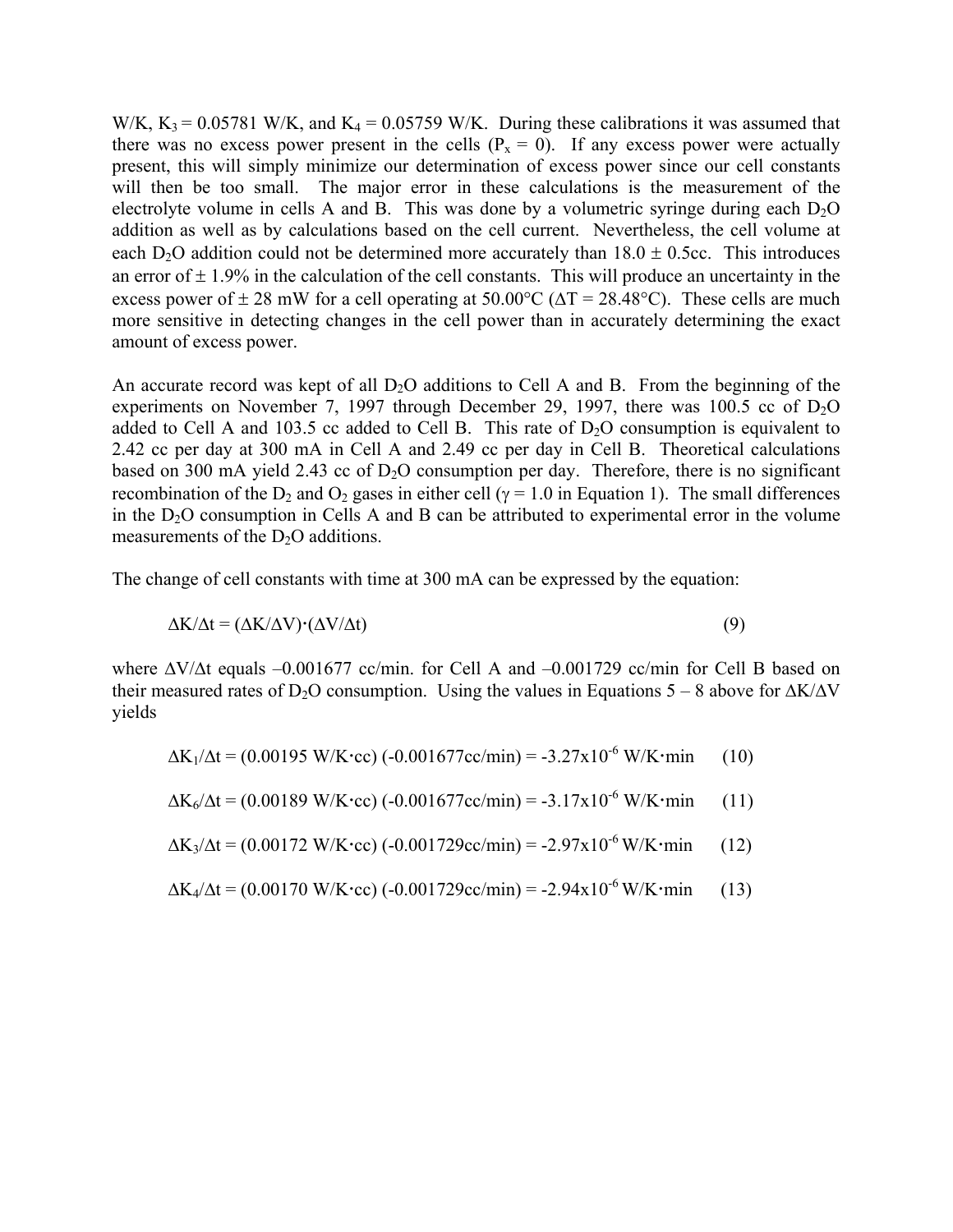<span id="page-15-0"></span>Actual experimental measurements for  $I = 0.300$  A during periods of no excess power yield very similar changes in the cell constants with time, i.e.  $\Delta K_1 / \Delta t = \Delta K_6 / \Delta t =$ 

-3.3x10<sup>-6</sup> W/K min for Cell A and  $\Delta K_3/\Delta t = \Delta K_4/\Delta t = -2.7x10^{-6}$  W/K min for Cell B. These experimental decreases in the cell constants with time can also be seen in Figure 1. This effect is due to the decreasing volume of liquid during electrolysis and its replacement by gases which are better insulators (Ref. 3). The slightly larger changes in the cell constants with time for Cell A versus Cell B could be due to the inclusion of time periods where excess power was present. The time dependent equation for any of the cell constants at any given cell current (I) can be expressed by the equation:

$$
K(t) = K_O - (I/0.300) (3.09 \times 10^{-6}) (t-t_o)
$$
 (14)

where K<sub>O</sub> is the cell constant at time t = t<sub>0</sub>. The value 3.09x10<sup>-6</sup> is the mean value for the change of the cell constant with time at  $I = 0.300$  A as expressed in the Equations  $10 - 13$ . The values for  $K_0$  are calculated from Equations 5–8 based on measurements of the cell volume at the time of D<sub>2</sub>O additions (t<sub>o</sub>). The output power of the cell is then given by P<sub>out</sub> = K(t) (T<sub>cell</sub> -T<sub>bath</sub>) or K $\cdot \Delta T$  in Equation 4. The amount of excess power (P<sub>x</sub>) can then be calculated from Equation 4. Figure 6 shows excess power results for Cells A and B during the time period November  $26 -$ December 5, 1997.



**Figure 6. Excess power measurements for Cell A and Cell B during the time period of November 27 – December 5, 1997.** 

There are excess power increases in Cell A on November 27 and then again on December 2. The levels of excess power exceeded 60 mW several times based on our data analysis. Cell B, in contrast, shows zero or negative excess power effects. The negative values for excess power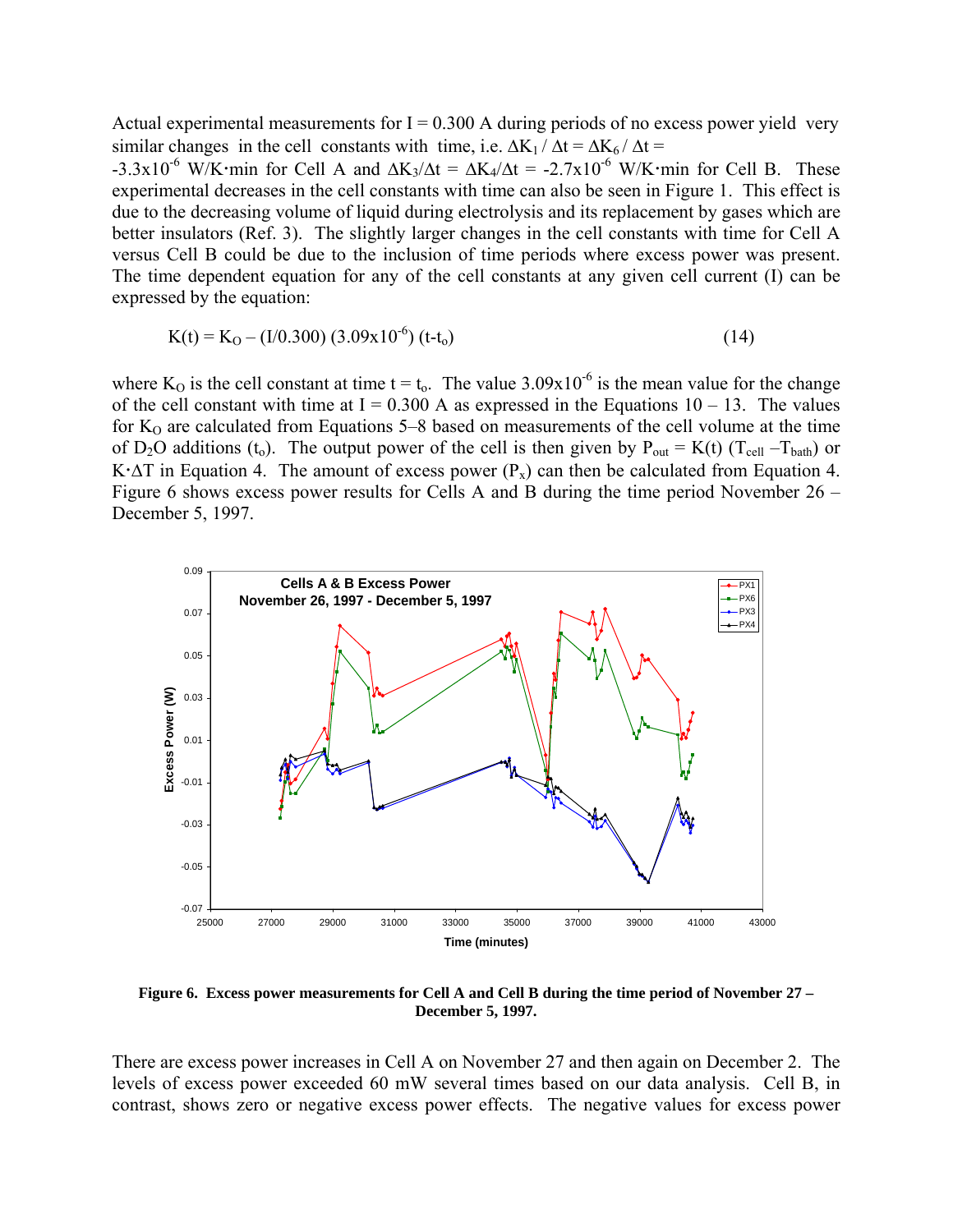<span id="page-16-0"></span>should not be attributed solely to experimental error, but rather to our minimizing excess power by assuming it to be zero during calibrations and by neglecting any power carried away by the gas stream ( $P_{gas}$ ). The general decrease in cell constants even after re-filling the cells with  $D_2O$ (Figure 1) suggests that excess power was present in both cells during the calibration period. At any rate, the unusual increase in cell temperature on November 27 and December 2, 1997 lends support to the existence of an excess power effect in Cell A.

#### **E. DISCUSSION**

The change of the cell temperature with time can be theoretically calculated from  $\Delta T = P / K$ where  $\Delta T=T_{cell}-T_{bath}$ , thus d $\Delta T/dt = d T_{cell}/dt$ . Therefore,

$$
d\Delta T/dt = dT_{cell}/dt = K^{-1} dP/dt - PK^{-2} dK/dt
$$
\n(15)

Since dP/dt is generally negative during electrolysis and dK/dt is always negative (see Equation 14), the first term in Equation 15 is negative while the second term is positive. Thus, theoretically the change in cell temperature with time can be either negative, zero, or positive. For our experiments,  $dT_{cell}/dt$  is usually negative except when excess power is present (see Figure 2). For example, Cell A on December 2, 1997 yields  $dT_{cell}/dt = -0.00147$  K/min from Equation 15 while the experimental value is  $dT_{cell}/dt = +0.00129$  K/min due to the presence of excess power. In contrast, Cell B yields  $dT_{cell}/dt = -0.00051$  K/min from Equation 15 for this same day, and the experimental value is quite similar  $(-0.00056 \text{ K/min})$ . For excess power, the above equation should become

$$
\Delta T = \Delta T_{EL} + \Delta T_x = (P_{EL} + P_x) / K \tag{16}
$$

Therefore, there is an additional term in the derivative given by

$$
d\Delta T_x/dt = K^{-1}d P_x/dt - P_x K^{-2} dK/dt
$$
 (17)

Both terms in Equation 17 are positive when excess power is increasing in a cell, hence this can account for the increase in cell temperature with time on November 27, 1997 and December 2, 1997 as shown in Figure 2. The only other possible explanation would be some artifact in the cell. The increase in the cell temperature occurred several times at approximately the same electrolyte level. However, it is difficult to understand how the electrolyte level could affect both thermistors equally when they are located at different positions in the cell. Furthermore, they were many days when no unusual temperature increases occurred at this electrolyte level.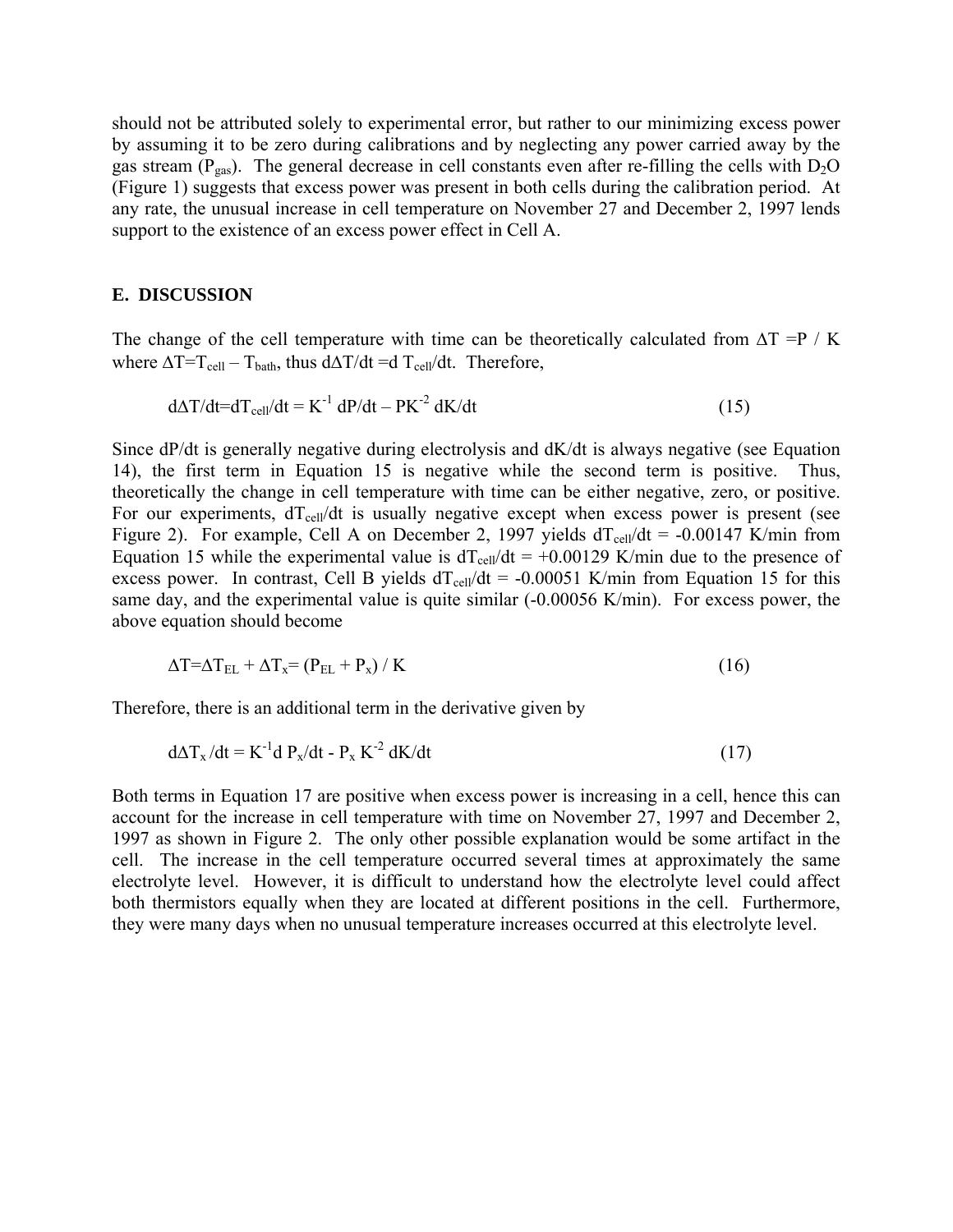#### <span id="page-17-0"></span>**F. ADDITIONAL STUDIES**

No other significant excess power effects were observed, and these experiments in Cells A and B were turned off on December 30, 1997. These experiments were turned on once again on January 5, 1998 for additional calibrations with the cathodes now in a de-loaded condition. These measurements showed only zero or slightly negative excess power for both Cell A and Cell B. On January 22, 1998 Cell A was switched to a pulse input power and on January 30, 1998 pulse power was applied to Cell B. Under pulse power conditions, Cell A showed the production of excess power while the excess power in Cell B was zero or negative. These pulse power experiments were done jointly with Dr. Tripodi of Italy and will be discussed separately in an Appendix to this report.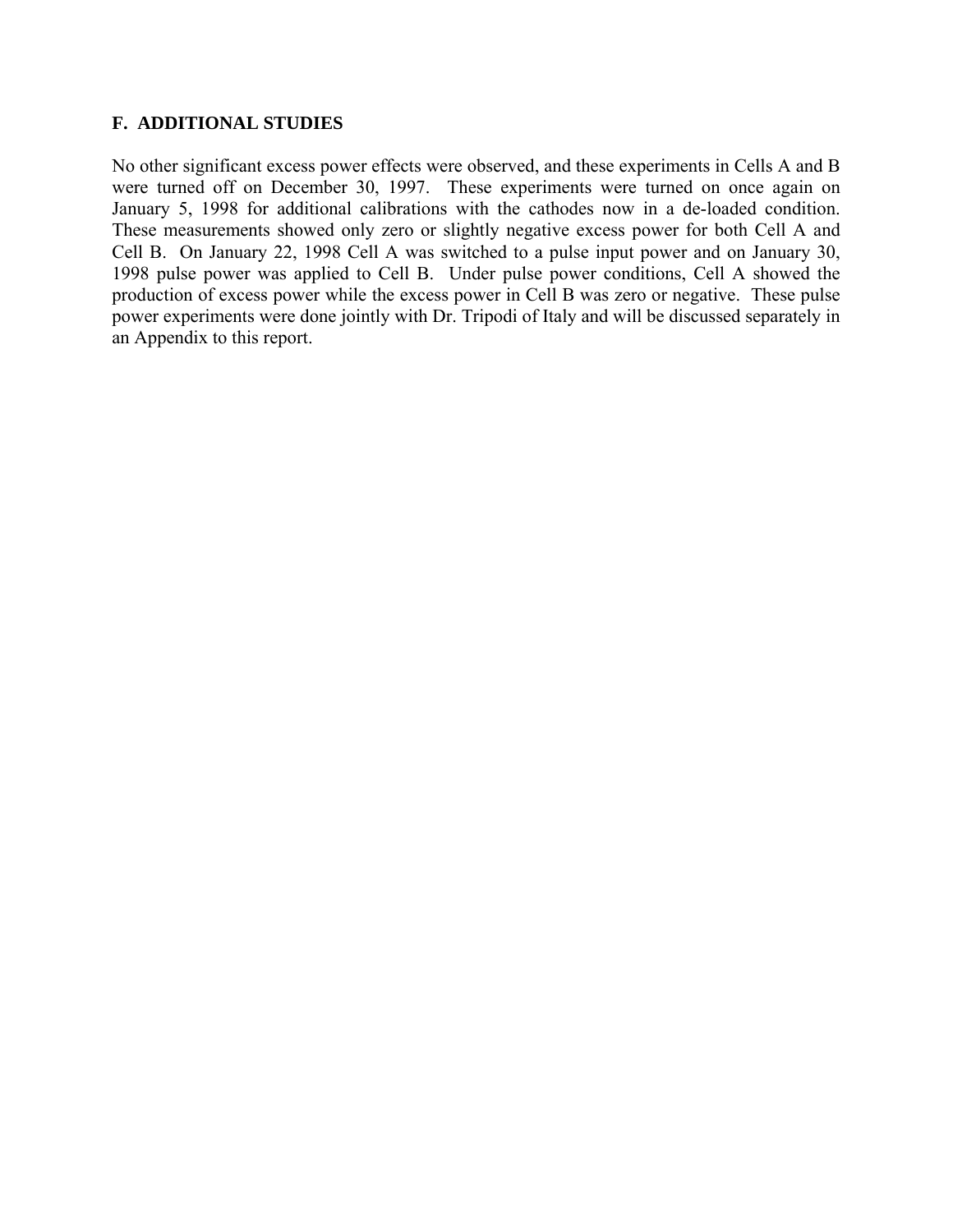## <span id="page-18-0"></span>**PALLADIUM ALLOY CATHODES IN FLEISCHMANN - PONS TYPE CELLS**

#### **A. INTRODUCTION / EXPERIMENTAL**

The palladium cathodes selected for calorimetric studies were Pd–Ce–B, Pd-0.5B (0.5 weight  $\%$ boron), and Pd-Ce. The first two samples were prepared at the Naval Research Laboratory in Washington, D.C. for cold fusion studies, and the third sample (Pd-Ce) was obtained from Martin Fleischmann. In order to test possible effects of the polishing procedures, the Pd-Ce-B sample was polished only by myself using silicon-carbide paper. The Pd-0.5B sample was polished solely by Mari Hosoda using normal NHE procedures involving diamond paste. The third sample, Pd-Ce, gave excess heat in a previous study at China Lake, but now contained a deep, long crack that was difficult to remove. This sample was also polished by Mari Hosoda to remove the crack while the final polish was done by myself using silicon-carbide paper. The final dimensions of these rods were 4.40 x 20.05 mm for the Pd-Ce-B sample (V=0.305 cm<sup>3</sup>, A=2.92 cm<sup>2</sup>), 4.71 x 20.1 mm for the Pd-0.5B (V=0.350 cm<sup>3</sup>, A=3.15 cm<sup>2</sup>), and 3.16 x 19.54 mm for the Pd-Ce cathode (V=0.153 cm<sup>3</sup>, A=2.02 cm<sup>2</sup>). These cathode rods were each spot welded to platinum lead wires that were sealed in thin glass rods. The spot weld areas for each cathode were covered with Epoxy for protection and strength. These electrodes along with the normal platinum anode cage structures were assembled in the Fleischmann – Pons cells. The platinum spiral anode is supported by a thin Kel-F disk containing glass rods at the base of the cell. The Pd-Ce-B was in Cell A-1, the Pd-0.5B was in Cell A-2, and the Pd-Ce was in Cell A-3. The cell tops were sealed with silicon rubber and 90 cc of 0.1 M LiOD was added to each cell. These cells were assembled in the water bath and connected to the Icarus 2.00 data acquisition system. This experiment was turned on at 10:00 a.m. on December 5, 1997.

#### **B. CALORIMETRIC EQUATIONS FOR FLEISCHMANN – PONS CELLS**

The Dewar-type electrochemical cells are silvered in their top portions so that heat transfer is confined almost exclusively to radiation across the lower, un-silvered part. The calorimetric equations, therefore, are given by

$$
P_{\text{calor}} = P_{\text{EL}} + P_{\text{x}} + P_{\text{H}} - P_{\text{out}} - P_{\text{gas}}
$$
\n(18)

where

$$
P_{EL} = [E(t) - \gamma E_H] I \tag{19}
$$

$$
P_{\text{out}} = K (T^4_{\text{cell}} - T^4_{\text{bath}}) \tag{20}
$$

$$
P_{gas} = (\gamma I/F) \{ [0.5 C_{P,D2} + O.25 C_p, o_2 + 0.75 (P/(P^* - P))C_p, o_{2O(v)}]\Delta T + 0.75 (P/(P^* - P)) L \}
$$
(21)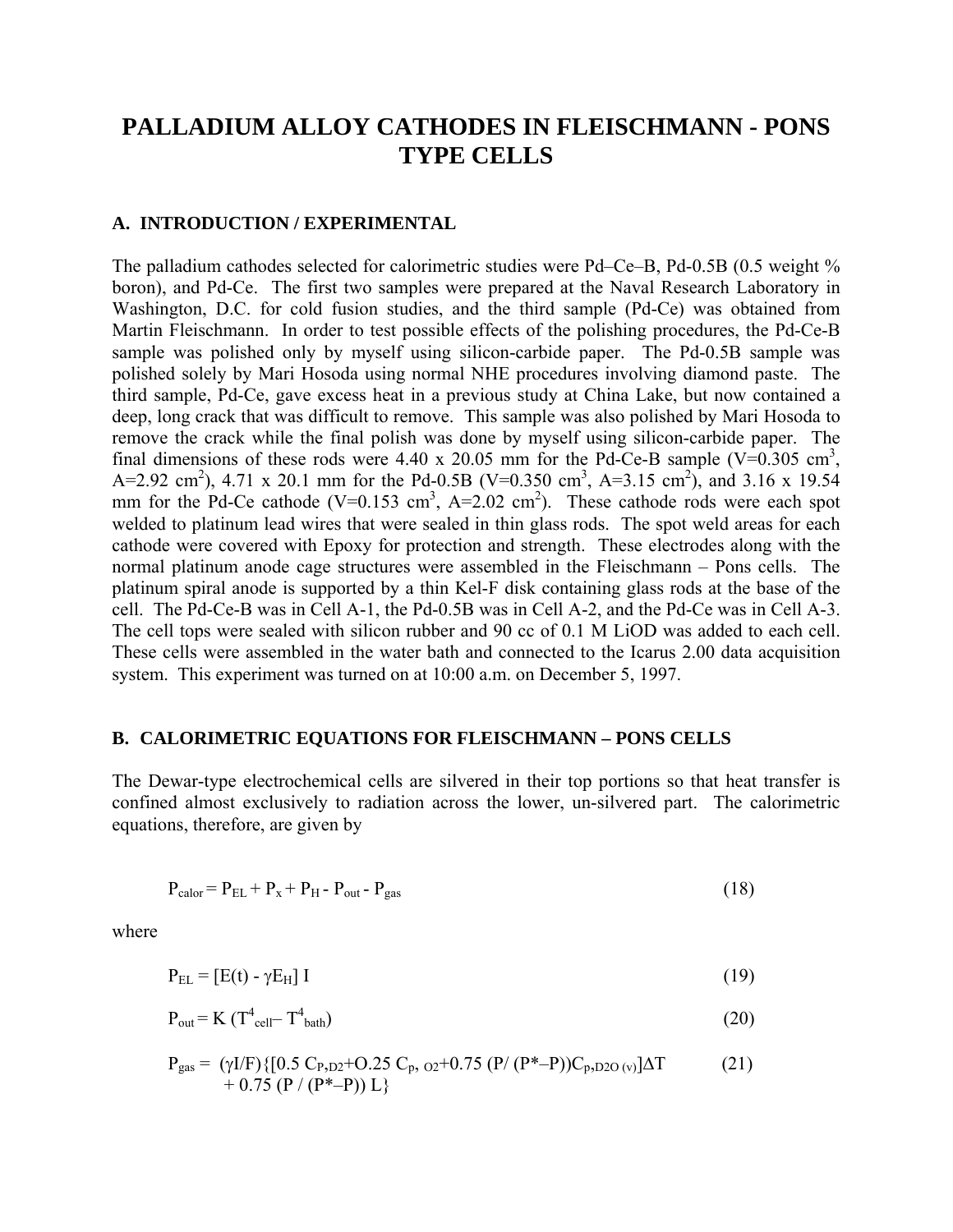$$
P_{\text{calor}} = C_{P, D2O (l)} [M^{\circ}-(1+\beta) (\gamma I t/2F)] (d\Delta T/dt) - (1+\beta) (\gamma I/2F)C_{P, D2O (l)} \cdot \Delta T \quad (22)
$$

<span id="page-19-0"></span>and  $P_H$  is the power added to the cell during the heater calibration cycle each day at midnight. Each heat capacity value along with the heat of evaporation of  $D_2O (L)$  and the vapor pressure of D<sub>2</sub>O (P) were always calculated based on the measured cell temperature. The equations for these temperature-dependent calorimetric parameters are given in Appendix A.

#### **C. EXPERIMENTAL RESULTS**

The excess power for the Fleischmann  $-$  Pons cells can be calculated from Equation 18 above using a cell constant calculated from the first heating pulse. However, these results gave surprising large fluctuations in the excess power measurements that were  $\pm 20$  mW or larger. Fleischmann and Pons, however, report an accuracy of  $\pm 1$  mW or less for these Dewar cells. It was realized that this difference stems from the use of individual temperature and voltage measurements in the cell rather than using averaged values. Due to the rather long time constants of these cells (90 minutes), the actual temperature of the cells represents a large averaging effect of any variations in the power added to the cell. Therefore, the data analysis for these cells must involve extensive averaging over rather long time periods to accurately determine any excess power. For example, an experimental variation of only  $\pm 0.01^{\circ}$ C in a single measurement of either the cell temperature or the bath temperature produces a variation in P<sub>calor</sub> (Equation 22) of  $\pm 16$  mW. This is due to the large value of C<sub>P</sub>, p<sub>20 (l)</sub> M<sup>o</sup> (water equivalent of the cell) that is 496.0 J/K. When this is multiplied by  $\pm$  0.01 K / 300 seconds ( $d\Delta T/dt$ ), the above error range is obtained. This error was obvious when the P<sub>calor</sub> term was displayed versus time for each cell. The 300 seconds is the time period between data sampling by the Icarus data acquisition system. Another error results from experimental fluctuations in the cell voltage due to gas bubbles. For example, a variation of  $\pm$  0.02 V in the measurement of E(t) (Equation 19) at a cell current of 0.5 A will give an experimental error of  $\pm$  10 mW for the electrochemical power added to the cell. These errors in the cell temperature, bath temperature, and cell voltage measurements can give compound errors of  $\pm$  42 mW in any measurement of excess power based on a single point. Data averaging of all these measurements is an absolute necessity to minimize errors in the Fleischmann–Pons calorimetry. This calorimetric system, in principle, continually averages any change in power within the cell over a rather long time period (90 minutes).

My report on the Fleischmann–Pons calorimetry is based on my own recording of the cell temperature, voltages and currents taken during the workday at the NHE laboratory. This data was further selected to give nearly steady state conditions where the P<sub>calor</sub> term is small. Averaged values of d∆T/dt were used in all calculations. The cell constants were then calculated from Equation 18 under the assumption of no excess power. The cell constants for Cell A-1 are shown in Figure 7.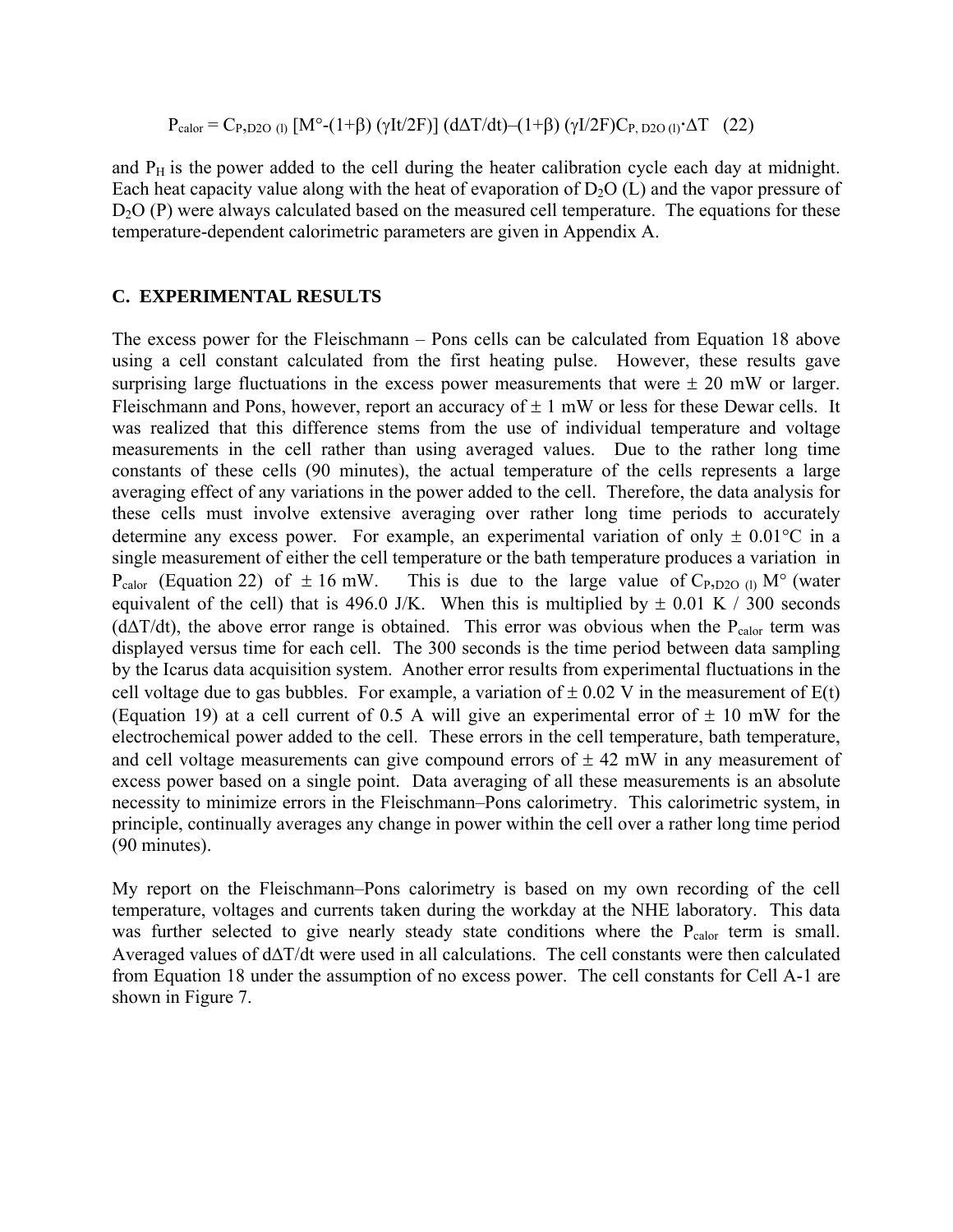<span id="page-20-0"></span>

**Figure 7. Experimental cell constants versus time for Cell A-1 (Pd-Ce-B).** 

If there were any excess power produced in the cell, it would cause the cell constant to decrease. The mean cell constant for this entire data set is  $8.5118 \pm 0.0790 \times 10^{-10}$  W/K<sup>4</sup>, thus the average experimental error is only  $\pm$  0.93%. This suggests that excess power, if any, for Cell A-1 is quite small. Using the time period between  $1033800 - 2159400$  seconds (December 16 – December 29, 1997) yields a cell constant of  $8.4632 \pm 0.0642 \times 10^{-10}$  W/K<sup>4</sup> for Cell A-1. This time period covers typical operating conditions for this cell  $(0.3 - 0.6 \text{ A})$ . This cell constant was used in Equation 18 to calculate the excess power in Cell A-1. The results are shown in Figure 8 below. The excess power is near zero from December 6 through February 2,  $1998$  ( $107100 - 5183400$ ) seconds). At this time the current to the cell became unstable, and it was difficult to obtain any further useful steady state data. The ratio of the power out  $(P_{out} + P_x)$  to the power in  $(P_{EL})$  from December 6, 1997 through February 2, 1998 is  $X=1.002 \pm 0.008$ , thus there is no excess power within an error range of  $\pm$  0.8%. Improvements in this data analysis would require further averaging of the cell voltages, the cell and bath temperatures, as well as daily determinations of the cell constant from the heater pulse.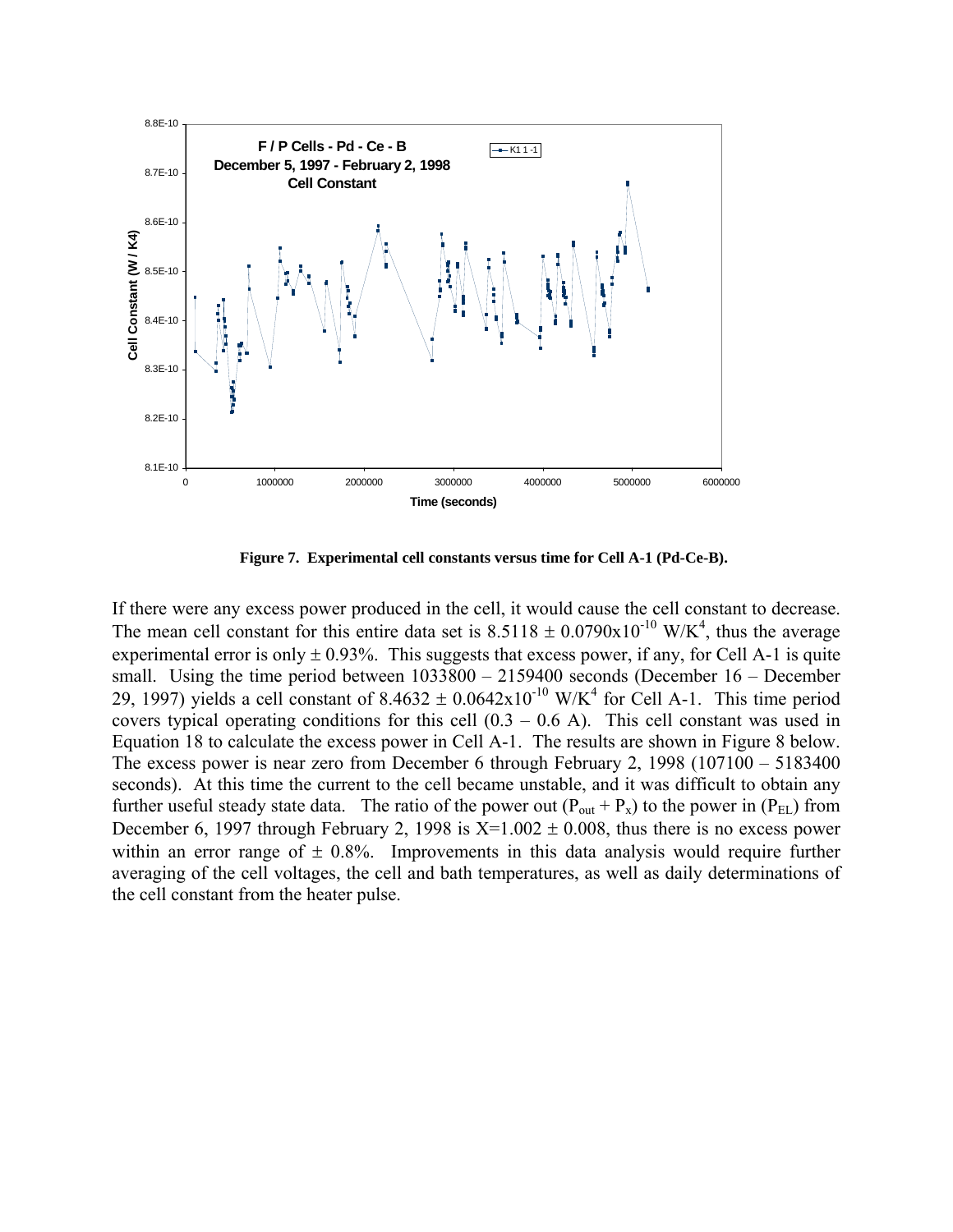<span id="page-21-0"></span>

**Figure 8. Excess power measurements for the Pd-Ce-B cathode in Cell A-1 (Pd-Ce-B).** 

The fact that there was no measurable excess power in Cell A-1 (Pd-Ce-B) provides an excellent opportunity for the analysis of factors that may affect the cell constant in the F/P type Dewar cells. These factors include the cell temperature, the cell voltage, the volume of electrolyte present in the cell, and the cell current. None of these factors showed a clear relationship with the cell constant. The highest correlation coefficient  $(R^2)$  was obtained for the relationship of the cell constant to the cell current. This is shown in Figure 9. It is readily seen that the cell currents were generally 0.400-0.600 A.2



**Figure 9. Experimental relationship of the cell constant to the cell current in Cell A-1 (Pd-Ce-B).**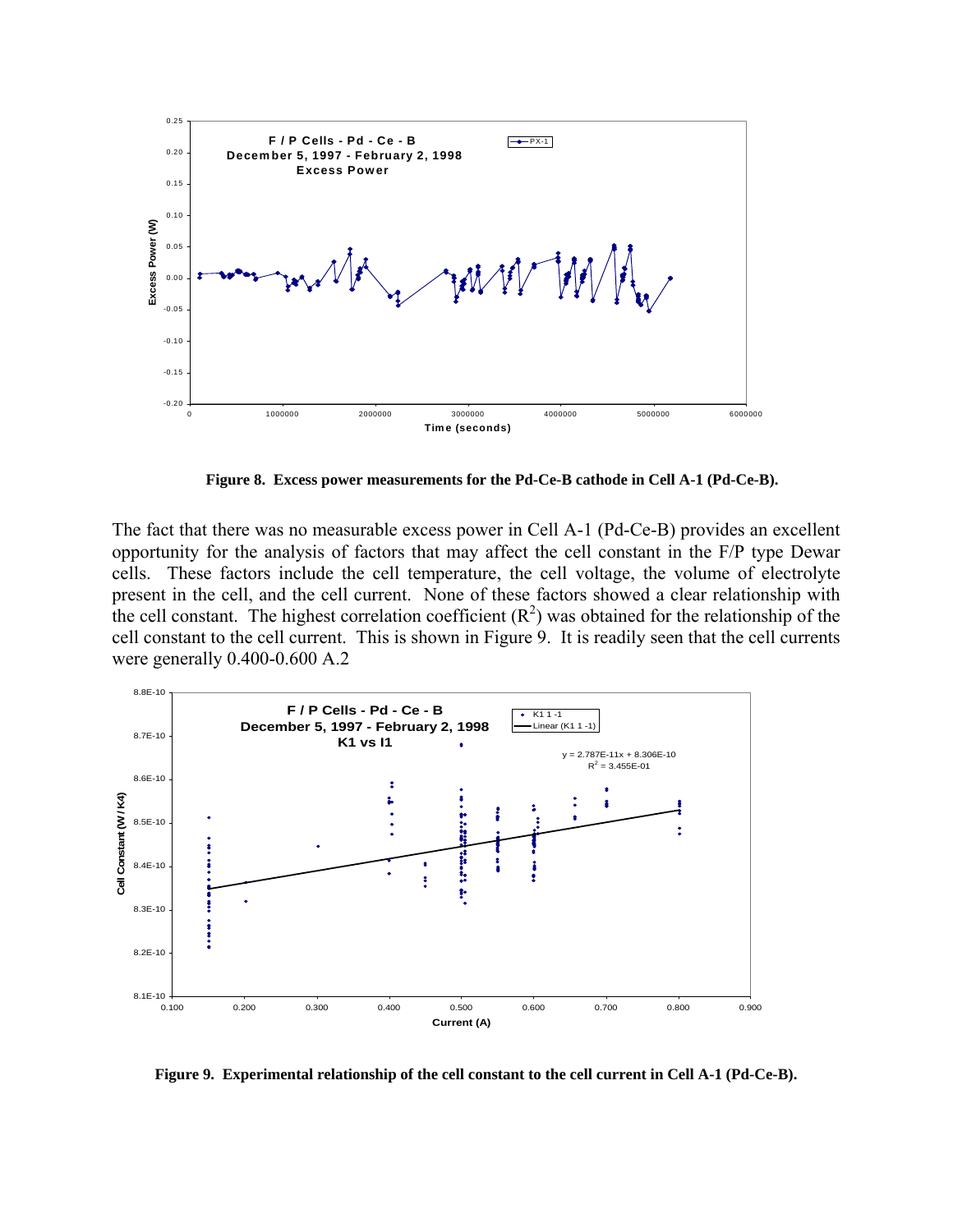<span id="page-22-0"></span>This cell was initially run for ten days at a current of 0.151 A. The cell constant varied apparently in a random manner from day to day during this time period. The large variations in the cell constant at this current illustrates the error in using a single heating pulse to determine the cell constant. Daily calibrations are necessary for high accuracy.

Similar averaging procedures were used to determine the cell constants for Cell A-2 (Pd-0.5B) and Cell A-3 (Pd-Ce). These cell constants are  $8.1120\pm0.0976x10^{-10}$  W/K<sup>4</sup> for Cell A-2 and 7.9999 $\pm$ 0.0790x10<sup>-10</sup> W/K<sup>4</sup> for Cell A-3. Similar to the process used for Cell A-1, time periods were selected to minimize any contributions from excess power. These time periods were  $2847900-3973800$  seconds (January  $6 - 19$ , 1998) for Cell A-2 and 1033800-1381800 seconds (December  $16 - 20$ , 1997) for Cell A-3. The excess power that is calculated from Equation 18 using these cell constants is shown in Figures 10 and 11.



**Figure 10. Excess power measurements for the Pd-0.5B cathode in Cell A-2.** 

Figure 10 shows two different episodes of excess heat production for the Pd-0.5B cathode in Cell A-2 that reach levels of 200 mW (0.6 W/cm<sup>3</sup>). The Pd-Ce alloy (Figure 11) began producing excess power after fifteen days of electrolysis and gave a fairly steady level of about 100 mW with a peak of 200 mW (1.3  $W/cm<sup>3</sup>$ ). Although these levels of excess power are not large, they are readily measurable when cell parameters are sufficiently averaged.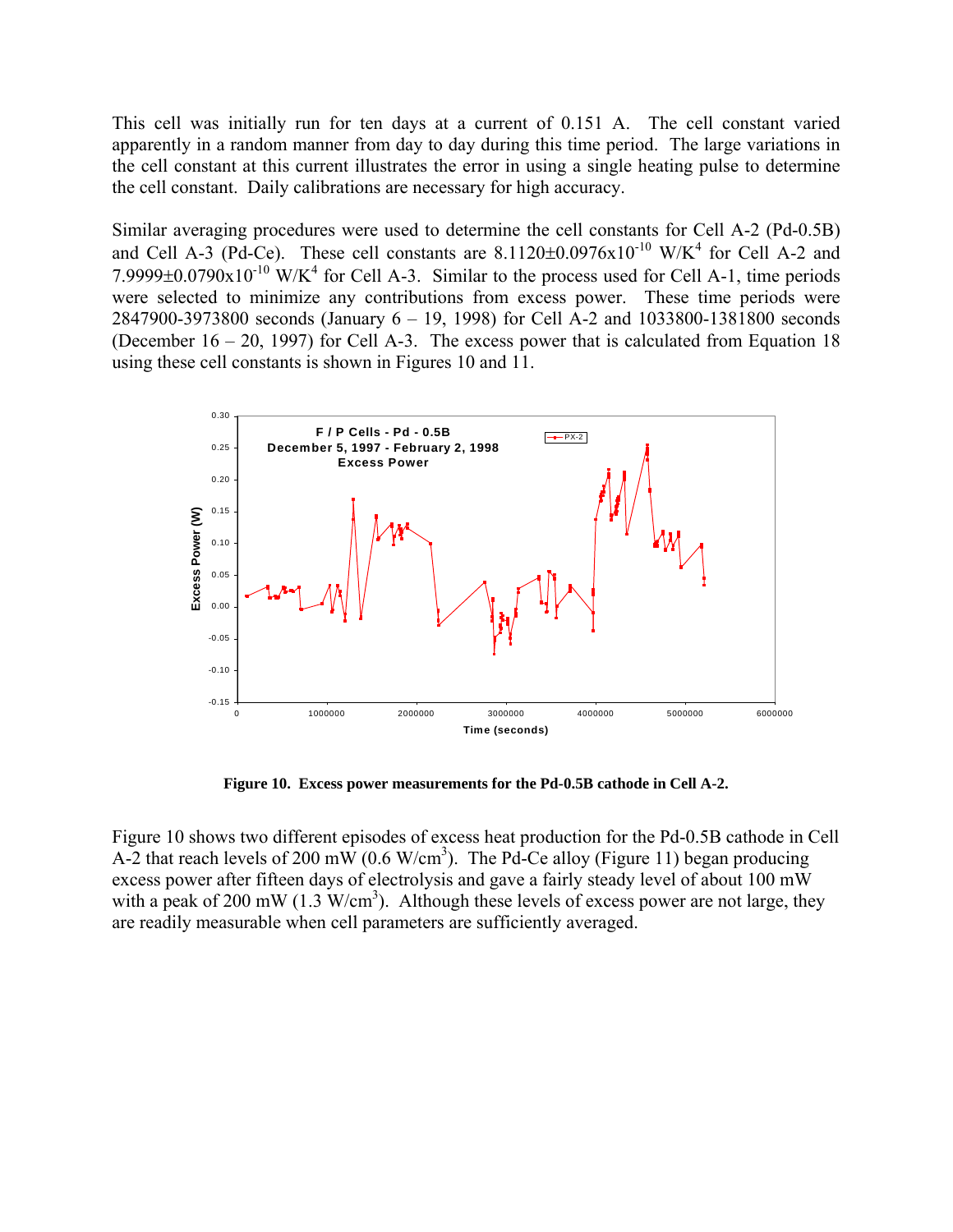<span id="page-23-0"></span>

**Figure 11. Excess power measurements for the Pd-Ce cathode in Cell A-3.** 

In contrast to the Pd-Ce-B cathode in Cell A-1, the Pd-0.5B cathode in Cell A-2 and the Pd-Ce cathode in Cell A-3 show periods when the excess power becomes more negative than 50 mW. The presence of excess power during the period of calibrations could result in negative  $P_X$ values. Another possibility is changes in the cell constants, thus daily calibrations are necessary for more precise measurements. Preparata et al. (Reference 4) have shown that cell constants determined by heating pulses can increase in systems that are producing excess power. The neglect of this factor would minimize excess power measurements.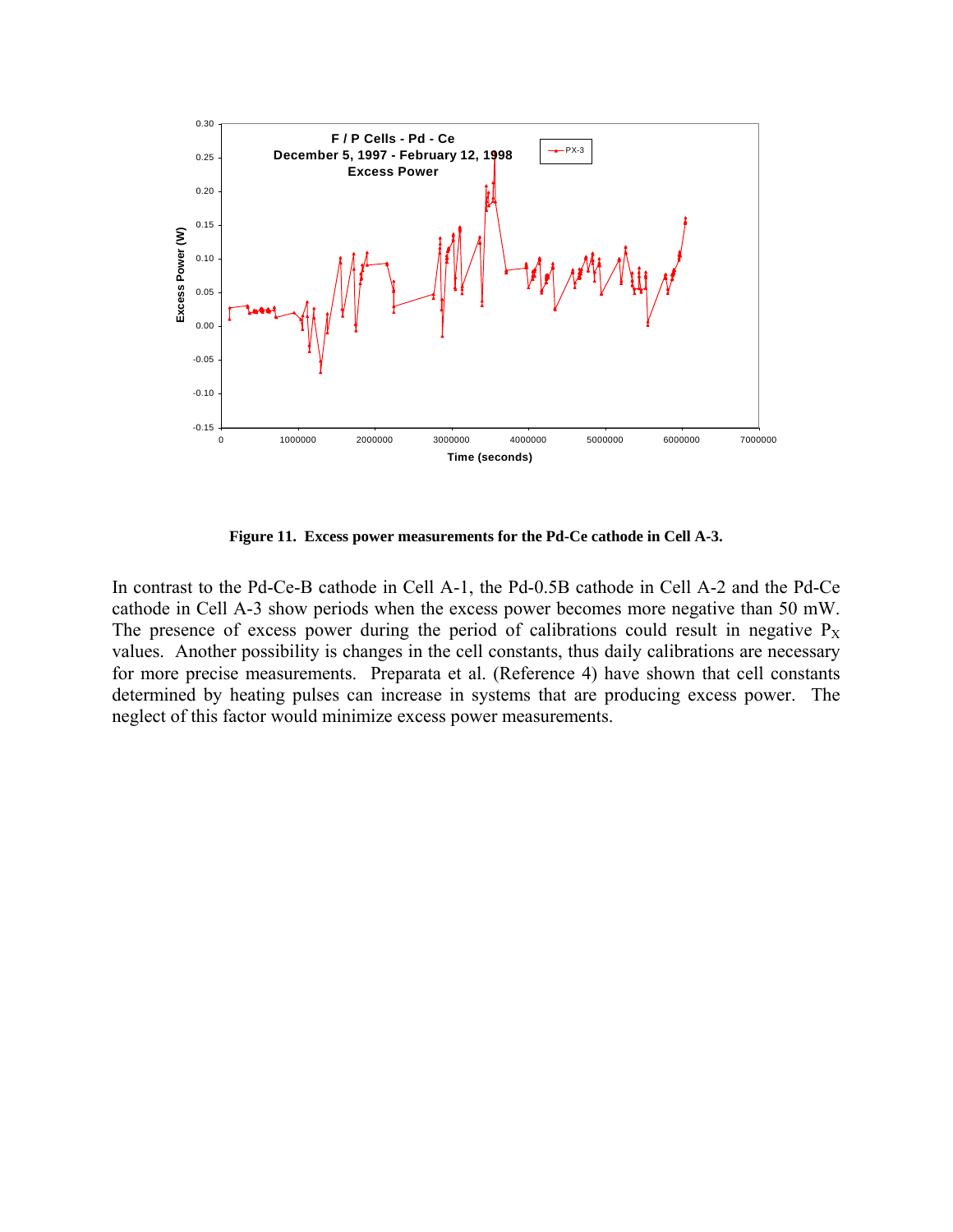<span id="page-24-0"></span>

Figure 12. Display of the calorimetric terms P<sub>gas</sub> and P<sub>calor</sub> determined from Equations 21 and 22 for the Pd-**0.5B study in Cell A-2.**

The ratio of output and input power or  $X=(P_{out}+P_X)/P_{EL}$  also shows that there is a clear difference between the X values for Cell A-1 and the X values for the two cells that produced excess power (Cells A-1 and A-3). However, the percent of excess power is small – typically in the range of 3  $-8\%$ . The mean X-values are  $1.002\pm0.008$  for Cell A-1 and 1.03 for both cells A-2 and A-3. Error limits are larger and meaningless for cells that give fluctuating levels of excess power.

Figure 12 represents the values for the  $P_{gas}$  and  $P_{calor}$  terms (Equations 21,22) for the Pd-0.5B study in Cell A-2. The P<sub>calor</sub> term remains small under the steady state conditions selected for this data (d∆T/dt≈0). As seen from Equation 21, the P<sub>gas</sub> term will increase with increases in the cell current and cell temperature. It can become quite large when the cell approaches boiling conditions since the vapor pressure of the  $D_2O-LiOD$  electrolyte (P) will approach the atmospheric pressure  $(P^*)$ . This cell containing the Pd-05.B alloy was driven to boiling on February 10, 1998. Preliminary measurements indicate that there was no unexplained excess power during this boiling process. As seen in Figure 10, however, the excess power had decreased to near zero prior to this boil-off study. It was impressive, nevertheless, to watch the rapid boiling action with the electrolyte solution vigorously swirling about the Pd-B cathode.

#### **D. DISCUSSION**

The polishing procedures used for the cathodes do not appear to be a significant factor for the excess heat affect. The Pd-0.5B cathode polished only by normal NHE procedures using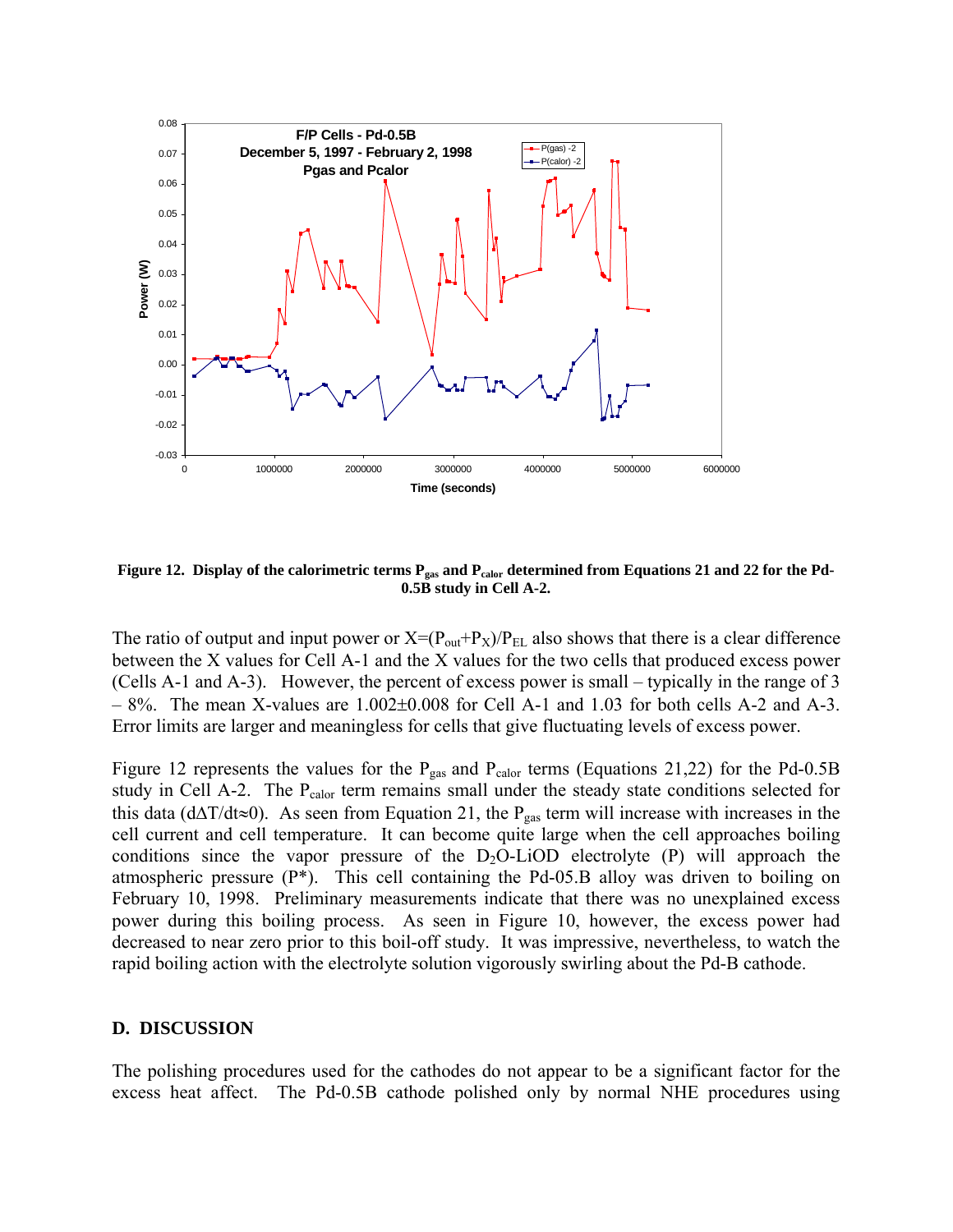<span id="page-25-0"></span>diamond paste produced excess heat (Figure 10). The Pd-Ce cathode polished by both diamond paste and silicon-carbide paper also produced excess heat (Figure 11). The other cathode (Pd-Ce-B) was polished only using silicon-carbide paper and produced no excess power (Figure 8).

There was no measurable recombination in any of these three cells. The  $D_2O$  consumption slightly exceeded that calculated based on Faraday's law as expected due to evaporation. The experimental values of β used in Equation 22 were 0.048 for Cell A-1, 0.081 for Cell A-2, and 0.062 for Cell A-3.

The use of all the experimental points recorded by the data acquisition system and the heating pulse each day, along with extensive averaging techniques should improve the data analysis. These improvements would apparently lead to the same methods of data analysis developed by Fleischmann and Pons. It is recommended that the collected data for these three cells be processed directly by Martin Fleischmann or Stanley Pons or at least be processed by the methods that they have developed. Simpler methods of data analysis will not likely be as accurate.

## **CO-DEPOSITION OF PALLADIUM AND DEUTERIUM IN FLEISCHMANN-PONS TYPE CELLS**

#### **A. INTRODUCTION / EXPERIMENTAL PROCEDURES**

The method of depositing palladium from solution onto a copper cathode in the presence of evolving deuterium gas was first reported by S. Szpak et al. in 1991 (Ref. 5). This method is claimed to produce excess heat, tritium, and emanating radiation (Ref. 5, 6). This co-deposition method normally uses a  $D_2O$  solution containing 0.05 M PdCl<sub>2</sub> and 0.3 M LiCl, but this was modified at NHE in an attempt to obtain bright palladium deposits. This, however, did not succeed.

A standard electroplating bath for palladium deposition is  $Pd(NH_3)_2Cl_2$  in  $NH_4Cl+NH_3$  (Ref. 7). For the experiments at NHE, the plating solution consisted of 0.025 M PdCl<sub>2</sub>, 0.15 M ND<sub>4</sub>Cl and  $0.15$  M ND<sub>4</sub>OD in D<sub>2</sub>O. This mixing of these chemicals produced an orange solution and the formation of an insoluble precipitate. This precipitate was likely  $Pd(OD)$  and to the rather high initial pH of the solution (pH= 9-10). Because of this precipitate, the volume of solution added to each cell had to be measured by a graduated cylinder rather than by a syringe; this volume was 91 $\pm$ 1cc. The copper cathodes used in each cell were approximately 4 mm x 25 mm. Based on the amount of  $PdCl<sub>2</sub>$  used, the palladium deposition onto the copper cathode should be completed after one day of electrolysis at a current of 0.006 A.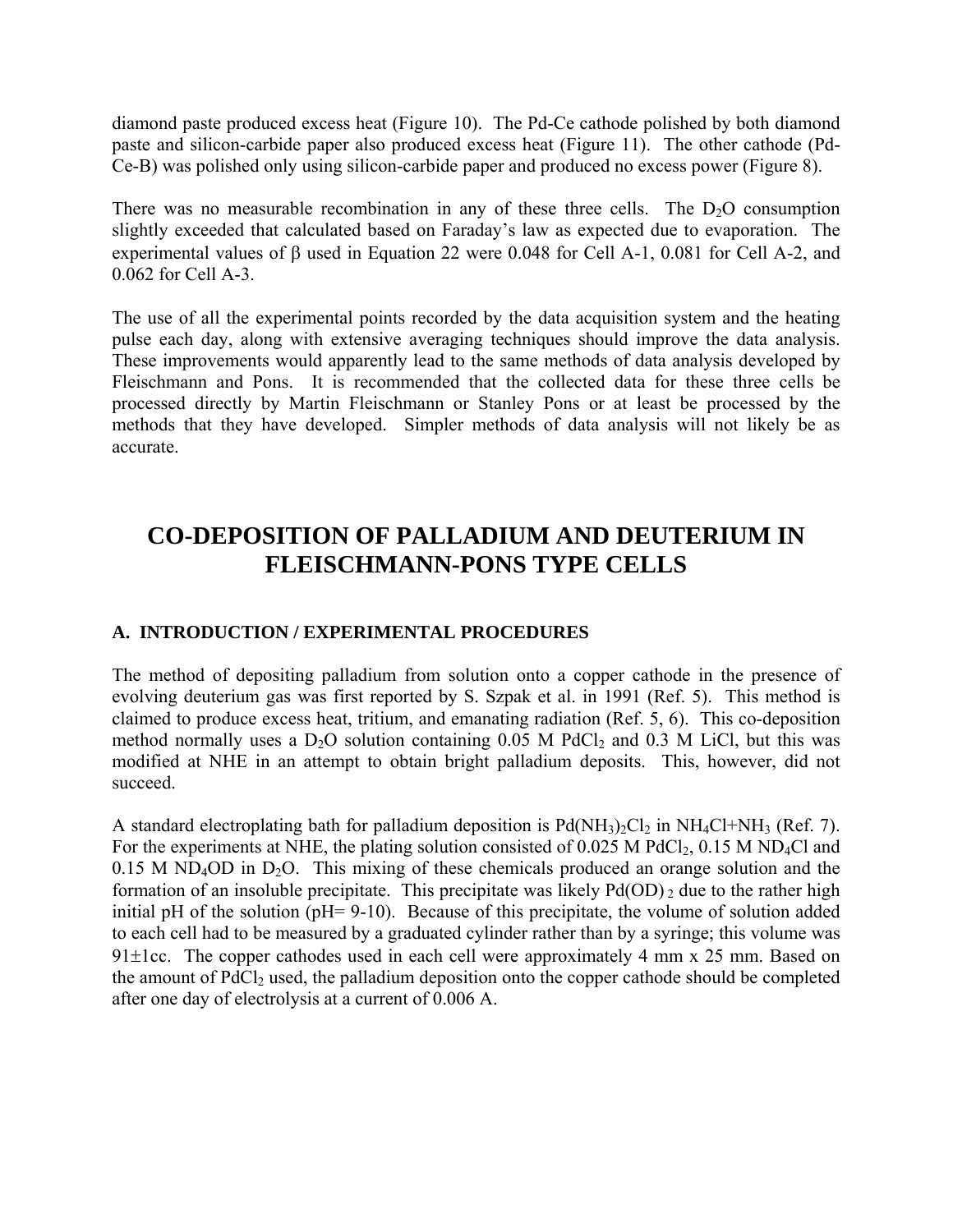#### <span id="page-26-0"></span>**B. EXPERIMENTAL RESULTS**

These three co-deposition experiments in Cells A-1, A-2, and A-3 started at 10:00 a.m. on February 18, 1998 using a current of 0.006 A in each cell. The deposition of palladium onto the copper was visible within a few minutes, and the copper was completely covered by a dark palladium deposit within 30 minutes. This deposit was not the bright, adherent palladium desired, but this requires palladium deposition without hydride formation which occurs only in a narrow potential window of about 150 mV (Ref. 7). Within 24 hours, the plating solution was nearly clear and gassing was readily visible at the Pd/Cu cathode. The current was then increased to 0.100 A in each cell. On the second day, the solutions had turned to a pale yellow color. The current was then increased to 0.200 A, but a chlorine gas odor developed in the room, hence the current had to be reduced to 0.020 A for the weekend. The following week the cell currents were increased to 0.100 A, then 0.200 A and finally to 0.400 A without any further problems with the chlorine odor. These experiments were turned off on February 26, 1998.

#### **C. EXCESS HEAT MEASUREMENTS**

Assuming the same cell constants as in the previous experiments, the amount of excess power in each cell was calculated using Equation 18. The results are shown in Figure 13. Excess power is apparently present in each cell. During the last two days of this experiment, about 400 mW of excess power was present in both Cells A-2 and A-3 while about 100 mW of excess power was present in Cell A-1. However, recombination of the electrolysis gases  $(D_2, O_2)$  is possible in these cells due to the loose palladium deposits that were formed. In fact, the loose palladium particles floating in the solution in Cell A-2 caused concern about a possible explosion, hence the current was reduced from 0.400 A to 0.300 A for this cell during the last day of this experiment. There were considerable less palladium particles floating in Cells A-1 and A-3. Despite this difference, the excess heat measured in Cell A-3 was nearly identical to that in Cell A-2.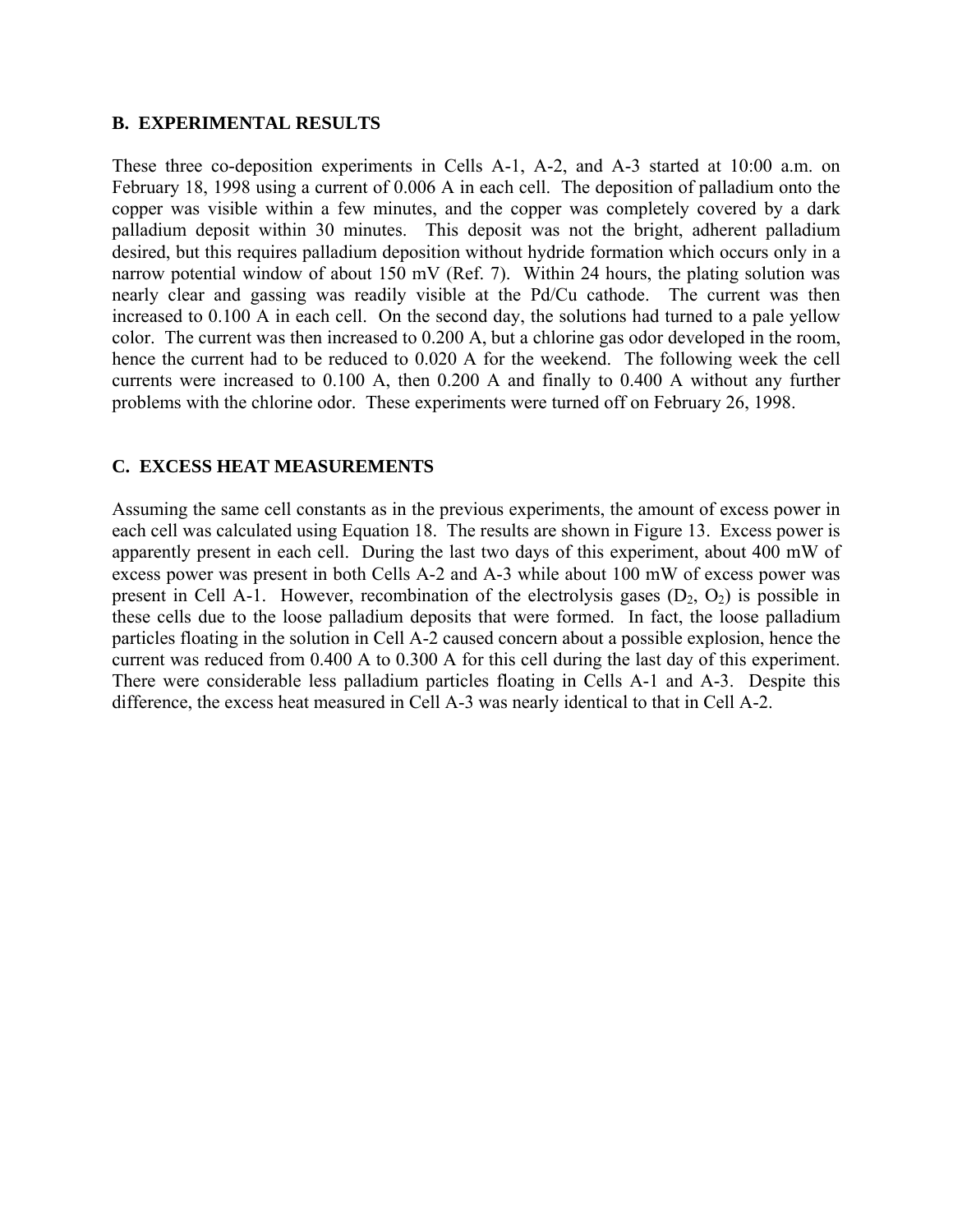<span id="page-27-0"></span>

**Figure 13. Excess power measurements in co-deposition experiments.**

For this experiment shown in Figure 13, the cell current was turned on to 0.006 A at 86100 seconds, increased to 0.100 A at 173100 seconds, increased to 0.200 A at 259200 seconds, and then was reduced due to chlorine evolution. During the following week, the current was increased to 0.100 A at 518700 seconds, then to 0.200 A at 604500 seconds, and finally 0.400 A at 691200 seconds. The larger excess power effects are observed at the higher currents.

In order to address the issue of the possible recombination of  $D_2$  and  $O_2$  gases on the loose palladium particles, the electrolyte volume was carefully measured at the end of these experiments. The amount of  $D_2O$  consumed was 7.4 $\pm$ 1.0 cc in Cell A-1, 7.7 $\pm$ 1.0 cc in Cell A-2, and  $8.7\pm1.0$  cc in Cell A-3. The error of  $\pm1.0$  cc is mainly due to the error in measuring the initial volume of solution prior to electrolysis. The consumption of  $D_2O$  in each cell was within experimental error of the theoretical amounts based on Faraday's Law  $(8.1 \text{ cc}$  for Cell A-1 and A-3, and 7.2 cc for Cell A-2). Cell A-1 shows about the same or smaller consumption of  $D_2O$  as Cells A-2 and A-3, yet this cell showed only small excess power effects in Figure 13. Thus there are no obvious correlation of the excess heat to recombination.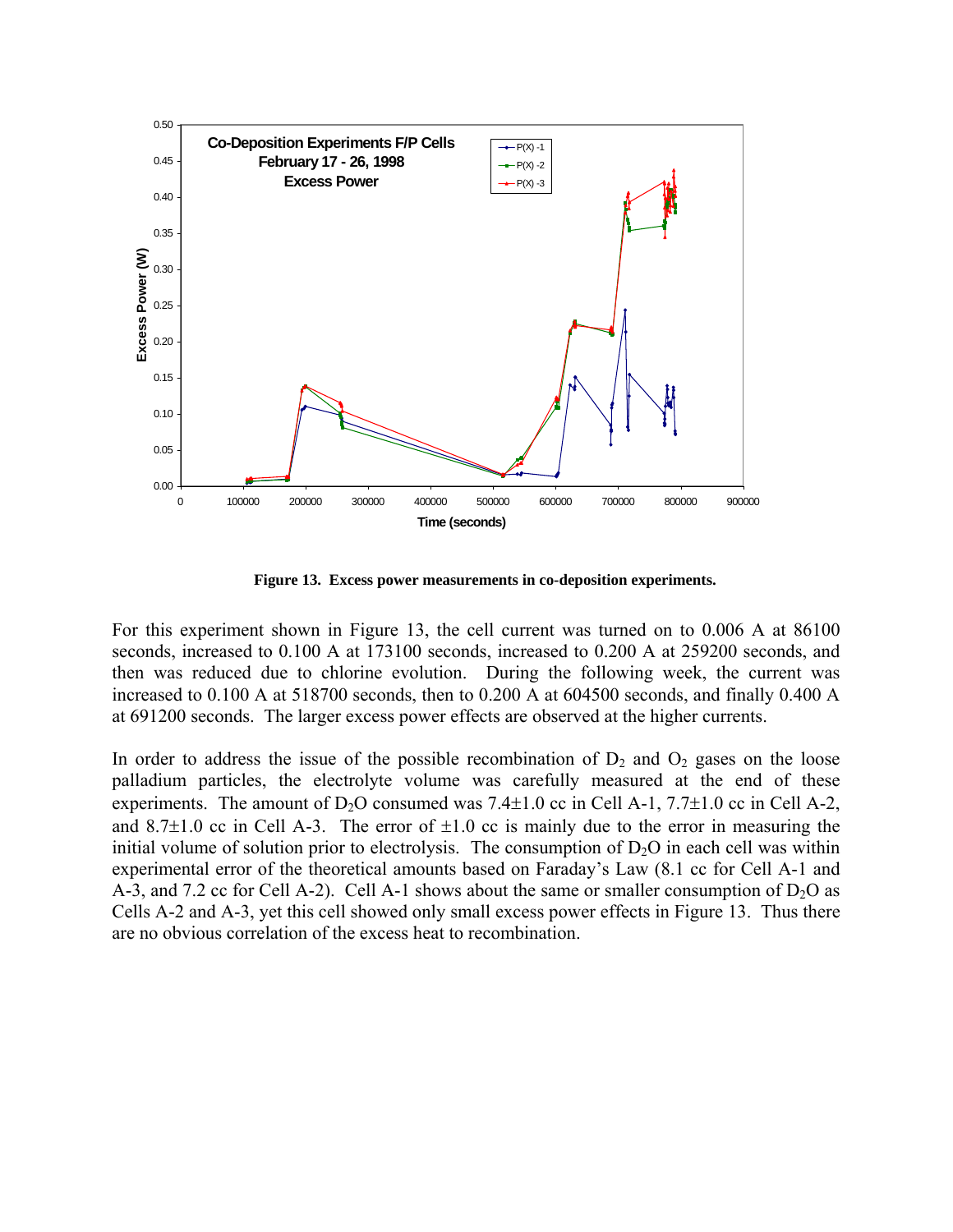#### <span id="page-28-0"></span>**D. DISCUSSION**

The analysis of this co-deposition system is complicated by the following possible reactions,

| $PdCl4= + 2e^- \rightarrow Pd + 4Cl^-$ | (23) |
|----------------------------------------|------|
|----------------------------------------|------|

$$
D_2O + e^- \rightarrow \frac{1}{2} D_2 \uparrow + OD \tag{24}
$$

$$
D_2O \rightarrow \frac{1}{2}O_2 \uparrow + 2D^+ + 2e^- \tag{25}
$$

$$
Cl^- \to \frac{1}{2}Cl_2 \uparrow + e \tag{26}
$$

 $ND_3 + D_2O = ND_4OD = ND_4^+ + OD^-$ (27)

$$
D_2 + \frac{1}{2} O_2 \rightarrow D_2 O \quad (Recommendation)
$$
 (28)

In the plating solution selected, the palladium is also stabilized by the formation of  $Pd(ND_3)_4^{2+}$ (Ref. 7). It was found that the initial high pH of the solution (pH = 9-10) decreased to pH = 1-2 during these experiments. The electrolysis gases probably remove  $ND_3$  from the solution, shifting Equation 27 to the left. Furthermore, the deposition of palladium gives a net increase in  $D+$  ions due to the corresponding electrolysis of  $D_2O$  to form  $O_2$  (Equation 25). The chlorine evolution took place during the early electrolysis when the solution was basic but decreased as the solution became more acidic. The bleaching of pH paper by the gases from the cell was observed during the early electrolysis but not during the later electrolysis. Any chlorine evolution would only minimize the excess power calculated from Equation 18, since the thermoneutral potential ( $E_H$ ) is larger for the cell reaction producing chlorine than for  $D_2O$ electrolysis.

The co-deposition of palladium and deuterium from  $D_2O$  solutions is an area that warrants further research. Anomalous effects apparently occur relatively quickly due to the rapid loading of palladium with deuterium as it is being deposited (Refs. 5, 6). This type of experiment also produces the dynamic conditions at the electrode surface that seem to be essential for the observation of cold fusion effects. Any duplication of these co-deposition experiments should be conducted in a well-ventilated area with proper protection against any possible explosion due to recombination.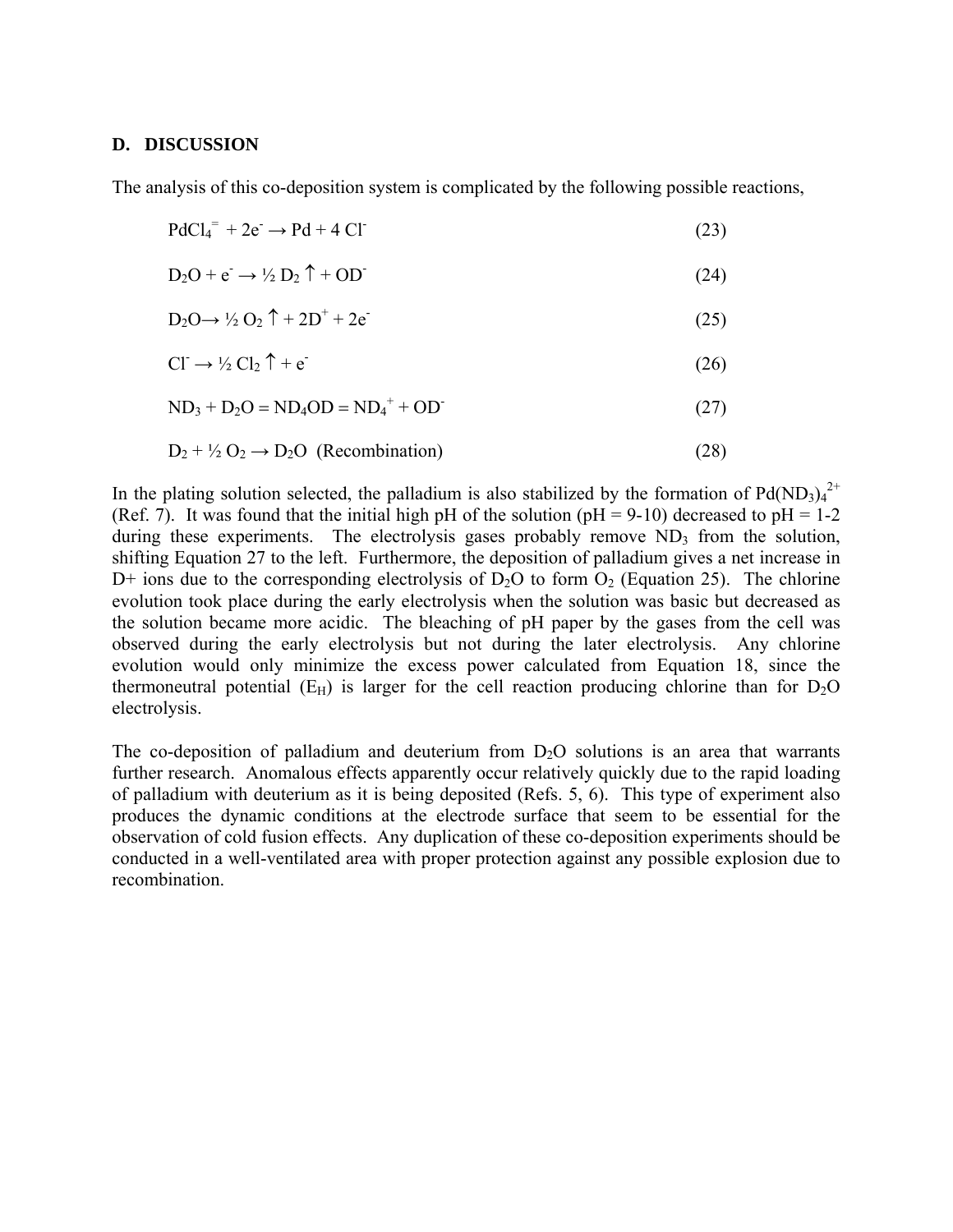## <span id="page-29-0"></span>**FLUIDIZED BED EXPERIMENTS IN CELLS A AND B**

#### **A. INTRODUCTION / EXPERIMENTAL PROCEDURES**

These experiments were designed to give dynamic electrolysis conditions by using small palladium particles that can be somewhat suspended in solution while still maintaining electrical contact. The movement of these particles due to the  $D_2$  gas evolution continuously produces changing surfaces for the cathodic reaction. To my knowledge, this type of cold fusion experiment had not been performed previously. Platinum particles were tested in Cell A as a control while palladium particles were investigated in Cell B. The platinum and palladium particles had the same dimensions, i.e.,  $0.6 - 0.65$  mm diameter and  $0.65 - 0.7$  mm length. It could be seen with the aid of a microscope that these particles were actually miniature cylindrical rods. The stated purity was 99.99% for both metals.

Preliminary studies showed that these particles were too heavy to be suspended in solution by the gas evolution and that only the surface layer showed movement during electrolysis. The bottom of the electrochemical cells, therefore, were filled only to a level of  $3 - 4$  mm with the small metal particles. A platinum wire sealed in shrink Teflon with only a small tip exposed was used to make electrical contact to the metal particles at the bottom of the cell. The same platinum coil anodes as in the previous experiments in Cells A and B were positioned about 0.5 cm above the bed of metal particles. Each cell was then filled with 18.0 cc of 0.1 M LiOD. Thermistors  $T_1$ and  $T_6$  were fixed in position on the outside surface of Cell A while thermistors  $T_3$  and  $T_4$  were similarly placed on the outside surface of Cell B. These positions were 1.9 cm above the bottom of each cell  $(T_1, T_3)$  and 4.5 cm above the bottom on the opposite side of each cell  $(T_6, T_4)$ . Cell A that showed evidence of excess heat in the previous experiment now contained the platinum particles where no excess heat would be expected.

In order to investigate variations in calorimetric designs, the secondary compartment outside the electrochemical cell was filled with copper granules in these experiments rather than aluminum foil. The top  $2.5-3.0$  cm of space in the secondary compartment of each cell was filled with Styrofoam insulation and then sealed with silicon rubber. These changes were designed to facilitate heat conduction between the electrochemical cell and the bath while minimizing heat transfer out of the top of the cell.

The current was first applied to these fluidized bed experiments on February 11, 1998. The initial cell current of 0.100 A was increased to 0.300 A after one day. These cells were typically run at  $0.300 - 0.400$  A.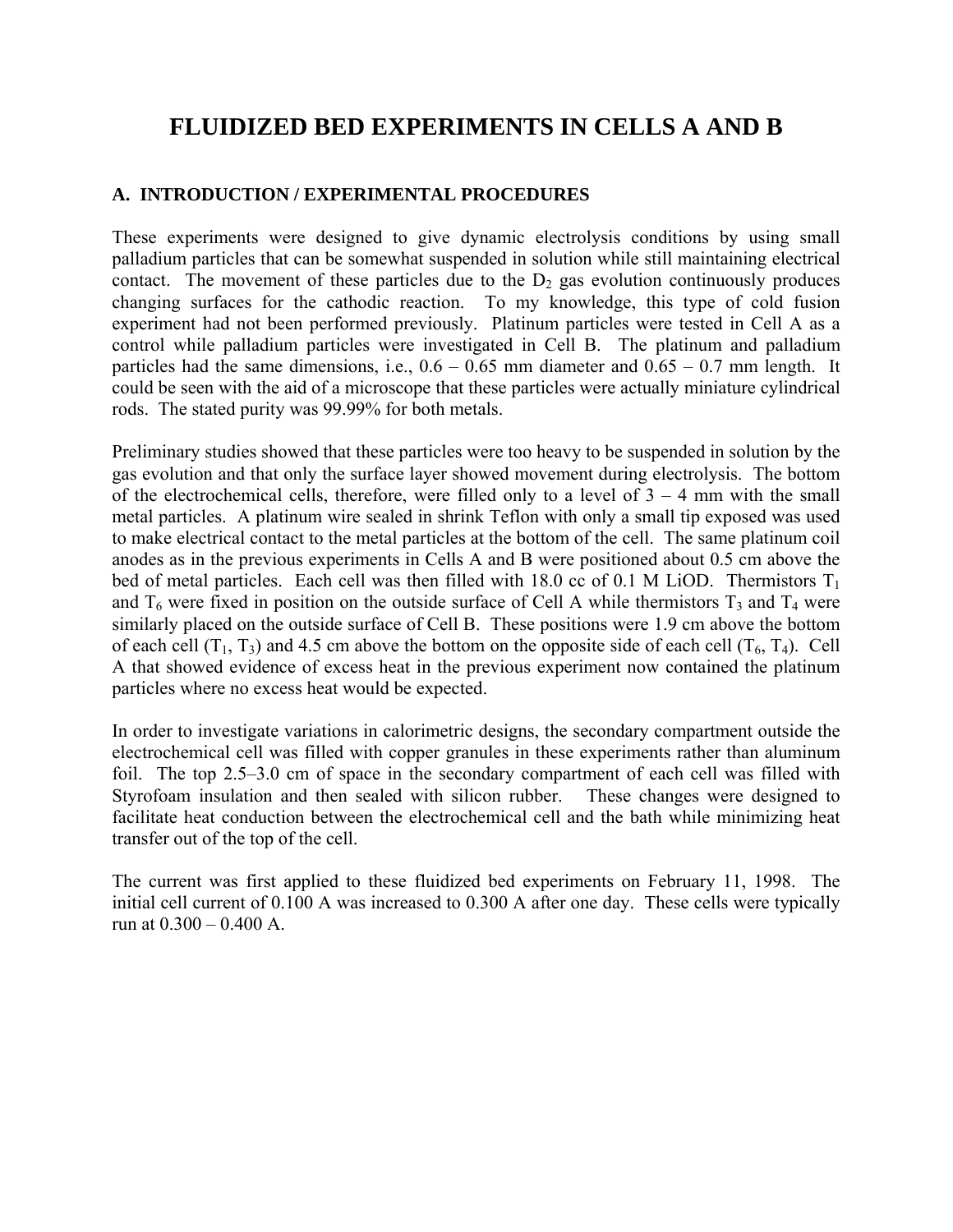#### <span id="page-30-0"></span>**B. EXPERIMENTAL CALIBRATIONS**

Cell calibrations at 0.300-0.400 A assuming no excess power during the first week of electrolysis yielded the following new equations for the cell constants:

 $K_1 = 0.00299 V_A + 0.03588$  (29)

 $K_6 = 0.00299 V_A + 0.03638$  (30)

for cell A (Pt particles) and

 $K_3 = 0.00312 V_B + 0.08608$  (31)

$$
K_4 = 0.00307 V_B + 0.07625
$$
 (32)

for Cell B (Pd particles). When  $V_A=V_B=18.0$  cc, these cell constants are  $K_1 = 0.08970$  W/K,  $K_6$  = 0.09020 W/K for Cell A and  $K_3$  = 0.1422 W/K,  $K_4$  = 0.1315 W/K for Cell B. The difference in cell constants for the two cells was rather surprising since they were similar in design. However,  $K_3$  and  $K_4$  for Cell B were also higher than  $K_1$  and  $K_6$  for Cell A in the prior experiment using aluminum foil in the secondary compartment. The larger amount of air space in the aluminum foil construction accounts for its better insulating properties and lower cell constants. The weight of copper granules in the secondary compartment was 330.1 g for Cell A and 321.4 g for Cell B.

#### **C. EXCESS POWER MEASUREMENTS**

The excess power for the fluidized bed experiments was determined using Equation 4. The use of steady-state data where d∆T/dt is small allows the neglect of the  $P_{\text{calor}}$  term (Equation 3) while the P<sub>gas</sub> term will remain nearly constant and less than 0.050 W for I = 0.300-0.400 A at cell temperatures of 40-60°C. The cell constants were determined by the use of Equations 29-32 using measured and calculated values for the cell volumes.

Figure 14 presents the electrochemical power added to the cell,  $[E(t)$ -  $\gamma E_{H}]$ I, and the output power of the cell (K∆⋅T) for the platinum particles in Cell A. On Friday, February 20, 1998 at 12945 minutes the input power to the cell was switched to the pulse power mode and no steady state data was collected until Monday, February 23, 1998 at 17180 minutes (9:20 a.m.). Details of the pulse power experiments conducted jointly with Dr. Tripodi are given in Appendix B. Figure 14 shows that there was no excess power for the platinum particles in Cell A. In fact, the measured output power is often slightly less than the input power. For pulse electrolysis, this could be readily explained by the decrease of  $P_{gas}$  due to the low average current of only 0.012 A under the pulse conditions.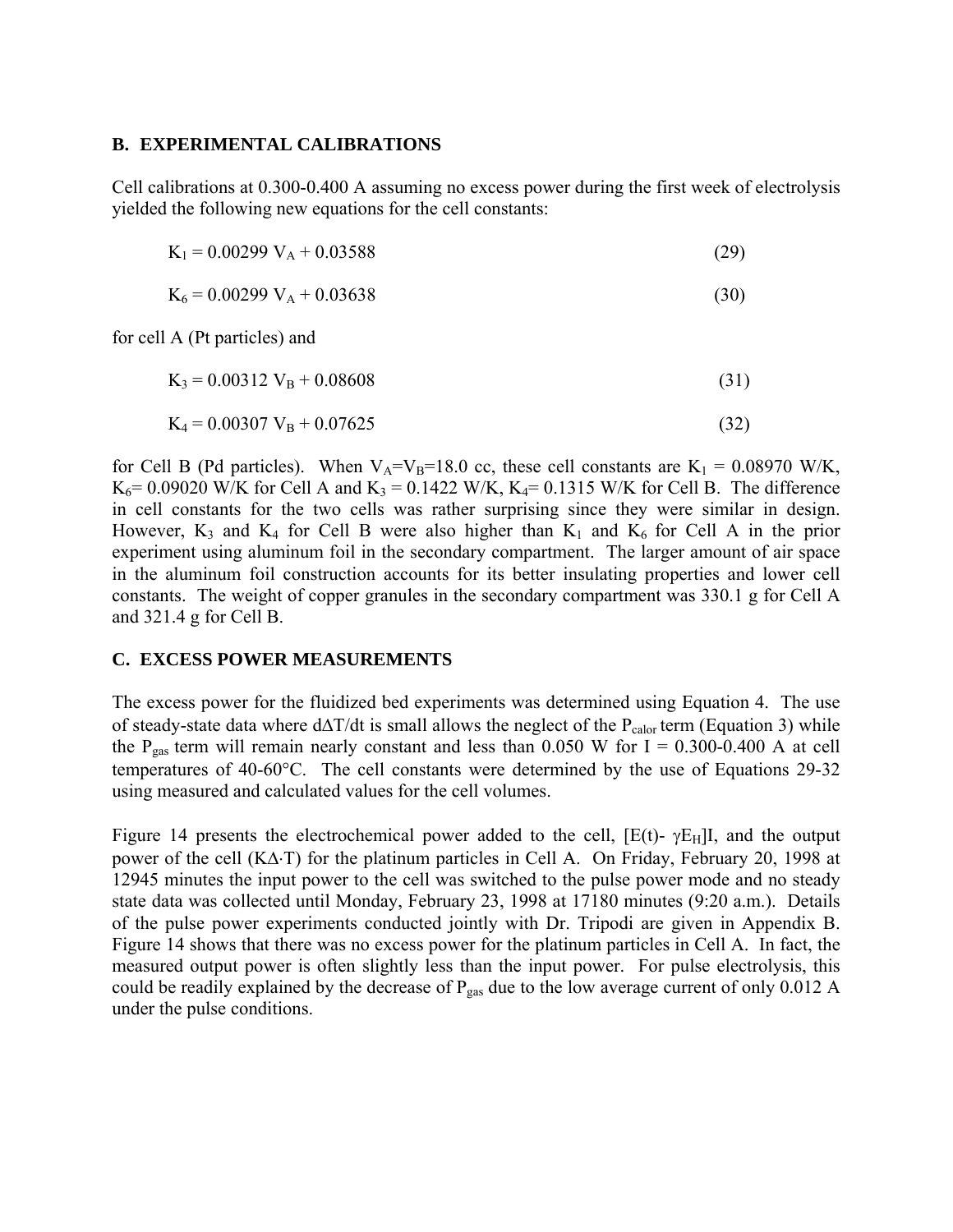<span id="page-31-0"></span>

**Figure 14. The electrochemical power and output power for the platinum particles in Cell A.** 

Figure 15 shows the electrochemical power added to Cell B along with the output power of this cell containing palladium particles. After about a week of electrolysis, the output power begins to slightly exceed the input power to the cell. This excess power reaches a peak of about 90 mW for direct current electrolysis on February 23, 1998 (17180 minutes). The electrochemical input power was switched to the pulse method on February 25, 1998 (20490 minutes). As shown in Figure 15, even larger amounts of excess power were observed. Further discussions of this pulse method are given in Appendix B.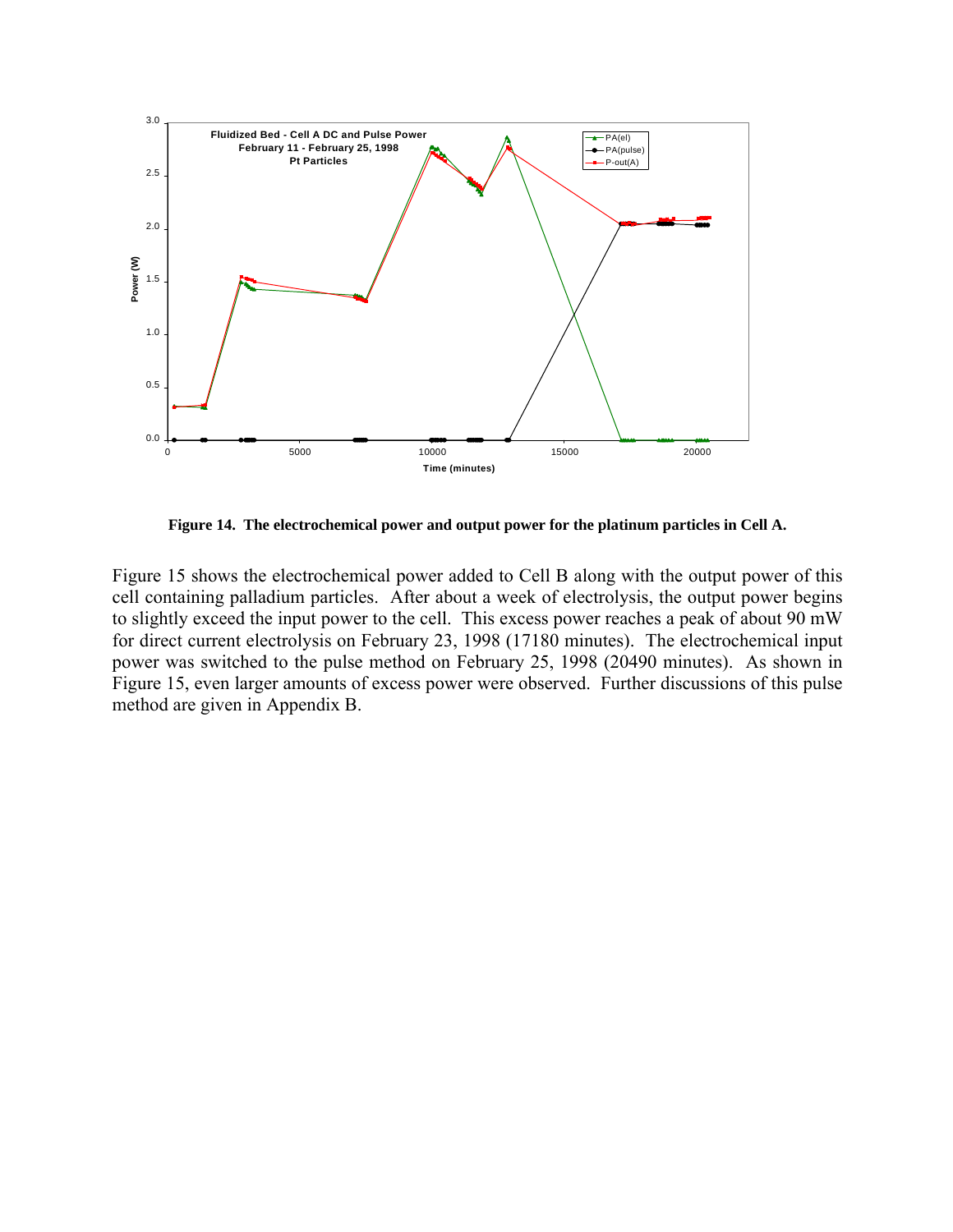<span id="page-32-0"></span>

**Figure 15. The electrochemical power and output power for the palladium particles in Cell B.** 

#### **. DISCUSSION D**

These novel fluidized bed experiments provide dynamic conditions that are believed to be important for the observation of excess heat in cold fusion experiments. Preliminary studies showed that the small metal particles jostle about during electrolysis, hence new surface areas are continually exposed to the metal/electrolyte interface where the main electrolysis occurs. The many tiny metal particles make these experiments less sensitive to the unknown hidden variables that produces excess heat in one palladium rod but not in another similar rod. The probability for the excess heat effect is increased by the many particles of palladium metal in the cell as well as by the dynamic conditions produced by these experiments.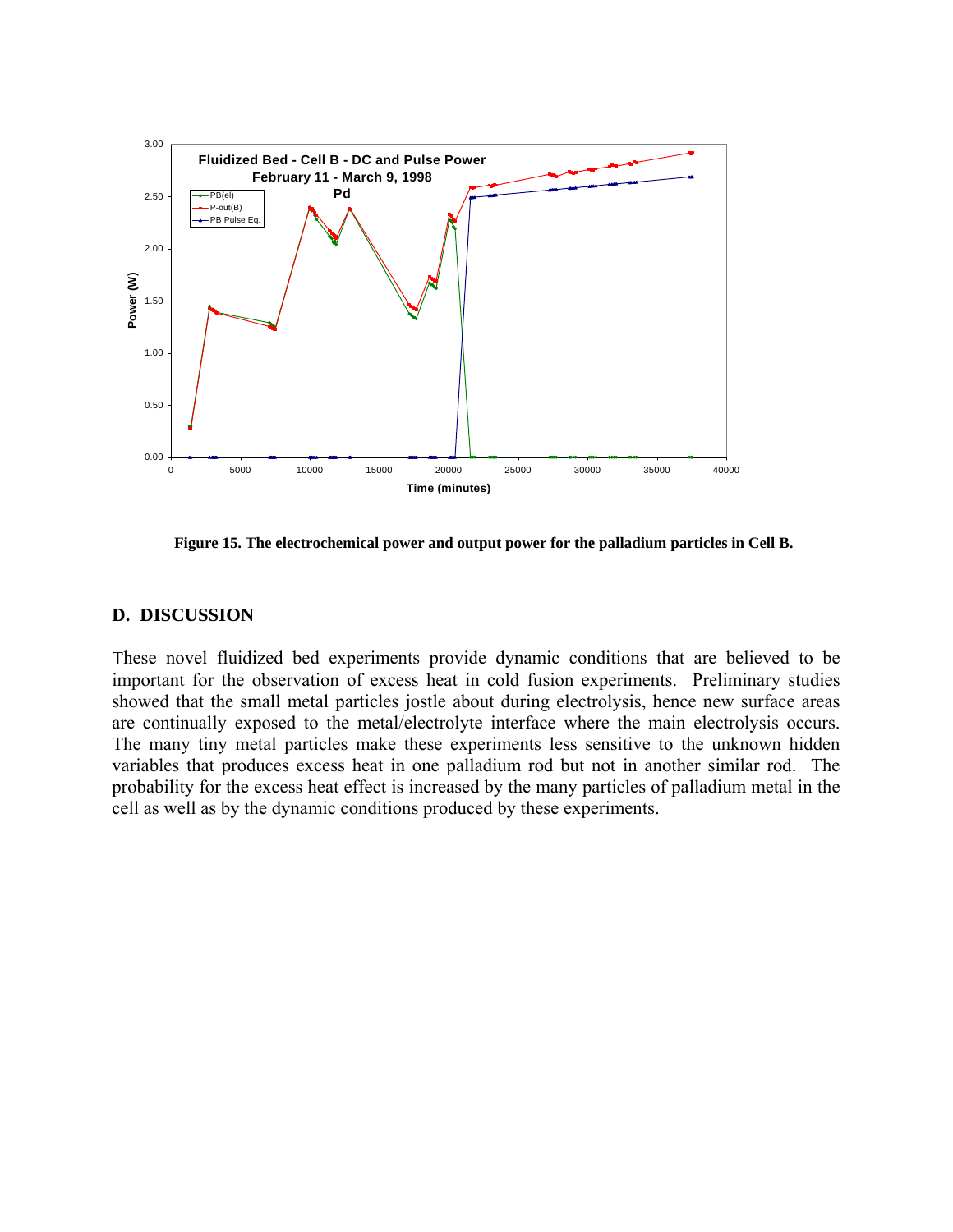## <span id="page-33-0"></span>**ELECTROMIGRATION EXPERIMENTS IN FLEISCHMANN-PONS TYPE CELLS**

These experiments were conducted jointly with Dr. Tripodi during the last week of experiments at the NHE laboratory. These results are reported in Appendix C of this report. Preliminary analyses show an excess power of about 150 mW in Cell A-2 during electrolysis in 0.1 M LiOD+D<sub>2</sub>O. For the volume of the 50  $\mu$  diameter wire (50  $\mu$  x 40 cm), this yields 190 W/cm<sup>3</sup> of palladium. Power densities of 3 kW/cm<sup>3</sup> of palladium have been reported for electromigration experiments using thin palladium wires (Ref. 4).

## **TRITIUM RESULTS**

Tritium measurements were made on the final electrolyte solutions after adjusting the  $D_2O$  levels to the initial volumes. The results are given in Table I where the tritium activity is given in units of disintegrations per minute per mL (dpm/mL).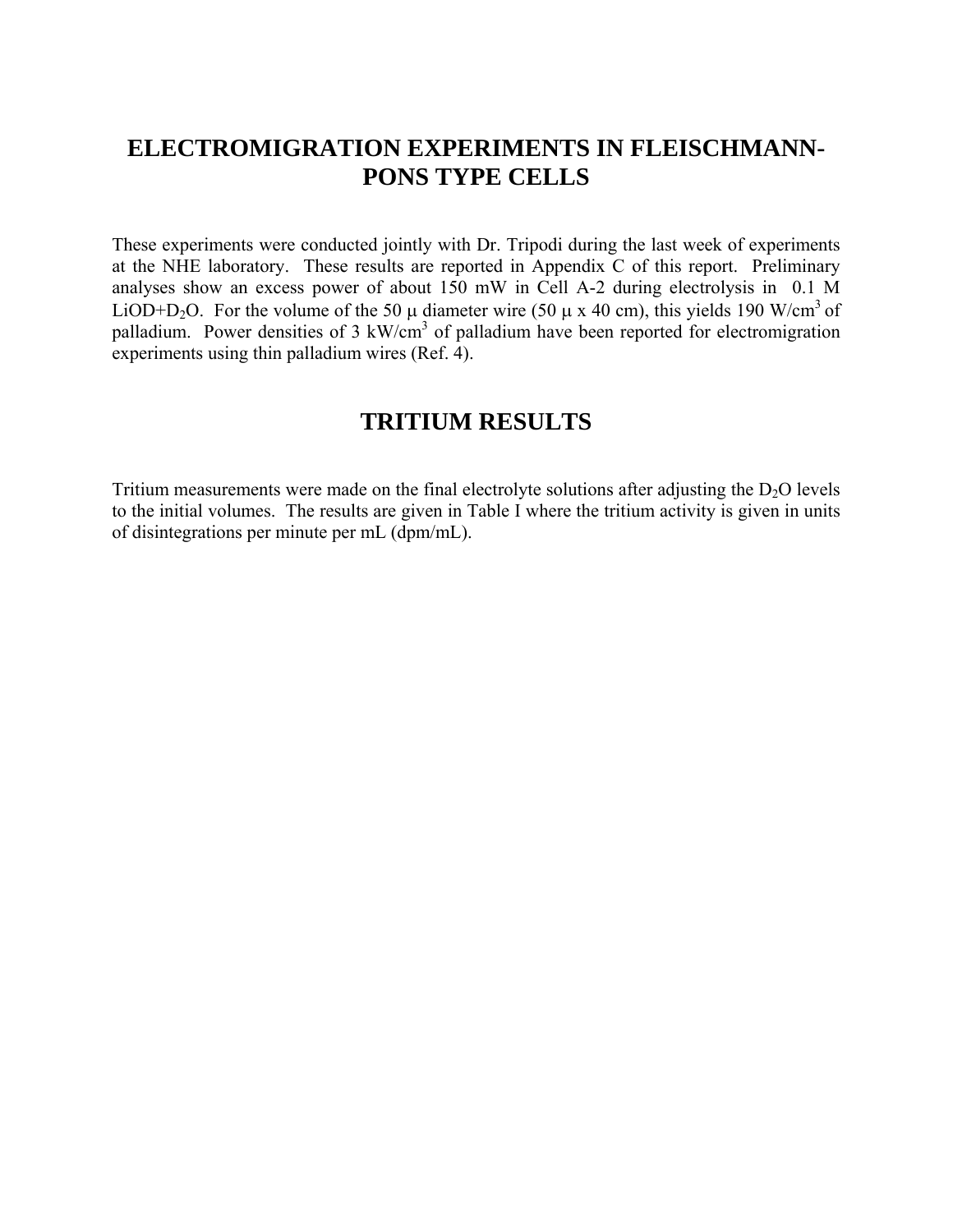|                                                              | $D_2O$        |                      |                | a(t)/a(o)     |
|--------------------------------------------------------------|---------------|----------------------|----------------|---------------|
| Experiment                                                   | Consumption   | Tritium              | a(t)/a(o)      | (Theoretical  |
| (Dates)                                                      | (cc)          | (dpm/mL)             | (Experimental) | for $S=1.6$ ) |
|                                                              |               |                      |                |               |
| Cell $A - Pd$<br>(Nov. 7, 1997 - Feb. 3, 1998)               | 161.0         | $361.26 \pm$<br>1.12 | 1.615          | 1.597         |
| $Cell B - Pd$<br>(Nov. 7, 1997 – February 9,<br>1998)        | 175.0         | 347.02 $\pm$<br>1.11 | 1.551          | 1.598         |
| $F/P$ A-1 – Pd-Ce-B<br>(Dec. 5, 1997 – February 12,<br>1998) | 248.5         | $336.92 \pm$<br>1.08 | 1.506          | 1.483         |
| $F/P$ A-3 Pd-Ce<br>(Dec. 5, 1997 – Feb. 12,<br>1998)         | 258.0         | $334.92 \pm$<br>1.07 | 1.497          | 1.490         |
| $F/P$ A-1 Co-Deposition<br>(Feb. 18 – Feb. 26, 1998)         | $7.4 \pm 1.0$ | $217.24 \pm$<br>0.89 |                |               |
| $F/P$ A-2 Co-Deposition<br>(Feb. $18 - 26$ , 1998)           | $7.7 \pm 1.0$ | $212.62 \pm$<br>0.87 |                |               |
| $F/P$ A-3 Co-Deposition<br>(Feb. $18 - 26$ , 1998)           | $8.7 \pm 1.0$ | $214.21 \pm$<br>0.88 |                |               |
| Control Sample<br>(No electrolysis)                          |               | $223.74 \pm$<br>0.89 |                | --            |

#### TABLE I. Tritium Results for NHE Experiments

The fluidized bed experiments and the electromigration studies were completed too late for tritium measurements of the electrolyte. The  $D_2O$  in Cell A-2 (Pd-05B) was lost, of course, in the boil-off study.

The expected increase in tritium during  $D_2O$  electrolysis is given by

$$
a(t)/a(0) = S - (S - 1)e^{-tI/2FSnV}
$$
\n(33)

where a(o) and a(t) are the activity of tritium initially and at time t, respectively, and S is the isotopic separation factor (Ref. 1). This equation assumes a constant current (I) a constant electrolyte volume (V) and that the isotopic separation factor (S) remains constant throughout the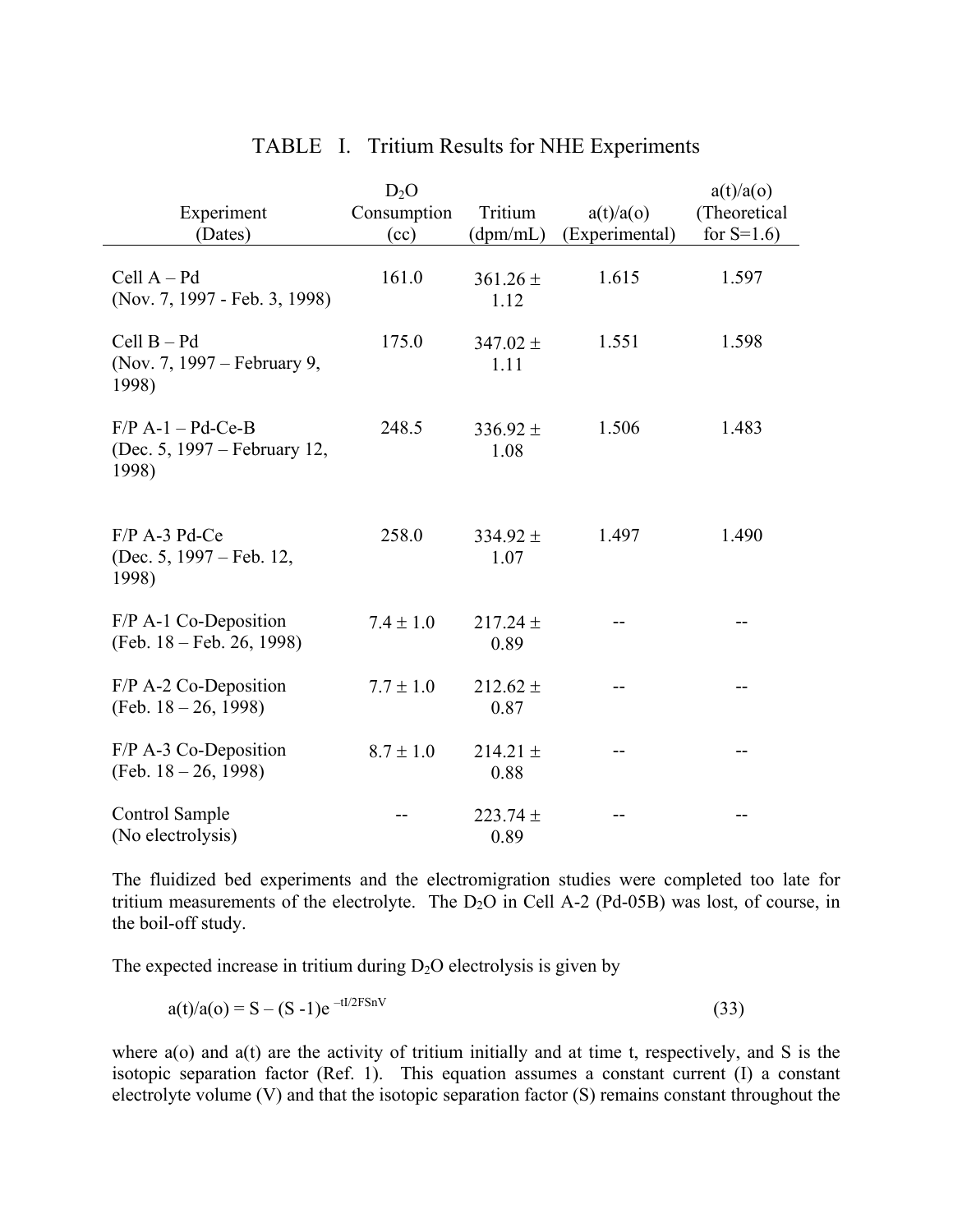<span id="page-35-0"></span>experiment. The electrolyte volume was 18.0 mL for Cells A and B and 90.0 mL for F/P cells. Assuming  $S = 1.6$  and using  $n = 0.055$  mol/mL for  $D_2O$  gives reasonable agreement between  $a(t)/a(o)$  calculated from Equation 33 and the experimental measurements (Table I). There was no large production of tritium in any of these experiments. In fact, for the co-deposition experiments the measured tritium activity was less than that measured in the control sample where no electrolysis was performed.

There is an interesting difference between Cell A and Cell B with respect to tritium. The amount of tritium measured in Cell A is significantly larger than that in Cell B despite the fact that more D<sub>2</sub>O electrolysis occurred in Cell B. This difference yields a twelve sigma significance level  $(14.24 / \pm 1.12 = 12.7)$ . The only other long term electrolysis experiments was in the Fleischmann/Pons cells and gave tritium results within a two sigma error range (Table I).

## **SUMMARY**

Excess heat effects were observed in Cell A using a palladium cathode that previously produced positive results. No excess heat was found in Cell B with a palladium cathode that previously failed to give any excess power production. Later experiments produced excess heat in Cell B using small palladium particles in a novel fluidized bed approach. These palladium particles produced larger amounts of excess power under pulse electrolysis conditions. No excess heat was observed, as expected, for platinum particles in Cell A.

Fleischmann-Pons type cells gave excess heat effects for Pd-0.5B and Pd-Ce cathodes, but no excess power was observed for the cell using a Pd-Ce-B cathode. Experiments involving the codeposition of palladium and deuterium from the  $D<sub>2</sub>O$  solution produced excess power in all three cells. However, recombination cannot be completely ruled out as an explanation for this excess heat. An electromigration experiment also produced evidence for excess heat.

Although these excess power effects are small (400 mW or less), they cannot be explained away by experimental errors. They contribute to the body of scientific evidence for the presence of anomalous effects in deuterated metals.

## **ACKNOWLEDGMENTS**

The author is grateful to the New Energy Development Organization and the NHE laboratory for this opportunity to return to cold fusion research. This is very challenging but also immensely interesting research.

The author especially thanks Dr. N. Asami for his help in arranging for this experience in Japan. He provided one of the best scientific working environments that I have experienced in my career. The author also thanks Masao Sumi, Dr. P. Tripodi, and Mari Hosoda for their help and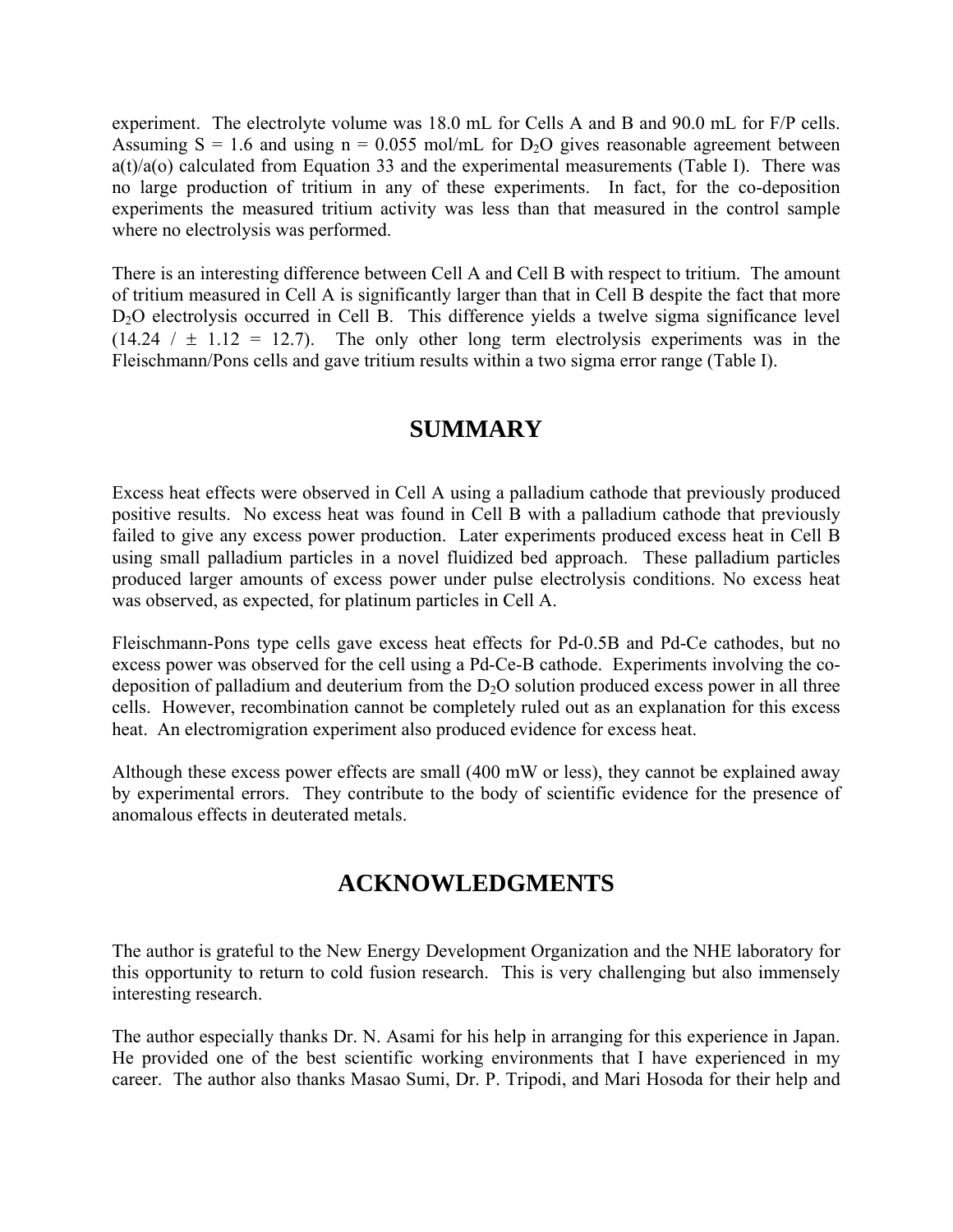<span id="page-36-0"></span>assistance in these experiments. The author also thanks Shigeru Miyashita for performing the tritium analyses. It was very enjoyable to work with the entire NHE team in this project.

The author also greatly appreciated the help of his wife, Linda Miles, for her computer assistance that was essential for the data analysis of the various experiments as well as for the preparations of the charts and the typing of this final report.

## **REFERENCES**

- 1. M.H. Miles, B.F. Bush and K.B. Johnson, "Anomalous Effects In Deuterated Systems", NAWCWPNS TP 8302, 98 pp., Naval Air Warfare Center Weapons Division, China Lake, CA. U.S.A., September 1996.
- 2. M.H. Miles, K.H. Park and D.E. Stilwell, "Electrochemical Calorimetric Evidence for Cold Fusion In The Palladium-Deuterium Systems", *J. Electroanal. Chem.*, Vol. 296, pp. 241-254 (1990).
- 3. M.H. Miles, B.F. Bush, and D.E. Stilwell, "Calorimetric Principles and Problems in Measurements of Excess Power during Pd-D<sub>2</sub>O) Electrolysis<sup>"</sup>, *J. Phys. Chem.* Vol. 98, pp. 1948-1952 (1994).
- 4. G. Preparata, M. Scorletti, and M. Verpelli, "Isoperibolic Calorimetry on Modified Fleischmann-Pons Cellsî, *J. Electroanal. Chem.*, Vol. 411, pp. 9-18 (1996).
- 5. S. Szpak, D.A. Mosier –Boss and J.J. Smith, "On the Behavior of Pd Deposited in the Presence of Evolving Deuterium", *J. Electroanal. Chem.*, Vol. 302, pp. 255-260 (1991).
- 6. S. Szpak, P.A. Mosier-Boss and J.J. Smith, "On the Behavior of the Cathodically Polarized Pd/D System: Search for Emanating Radiation<sup>"</sup>, *Physics Letters A*, Vol. 210, pp. 382-390 (1996).
- 7. R. Le Penven, W. Levason and D. Pletcher, "Studies of the Electrodeposition of Palladium from Baths Based on  $[Pd(NH_3)_2X_2]$  Salts. I.  $[Pd(NH_3)_2Cl_2]$  Baths", *J. Appl. Electrochem.*, Vol. 20, pp. 399-404 (1990).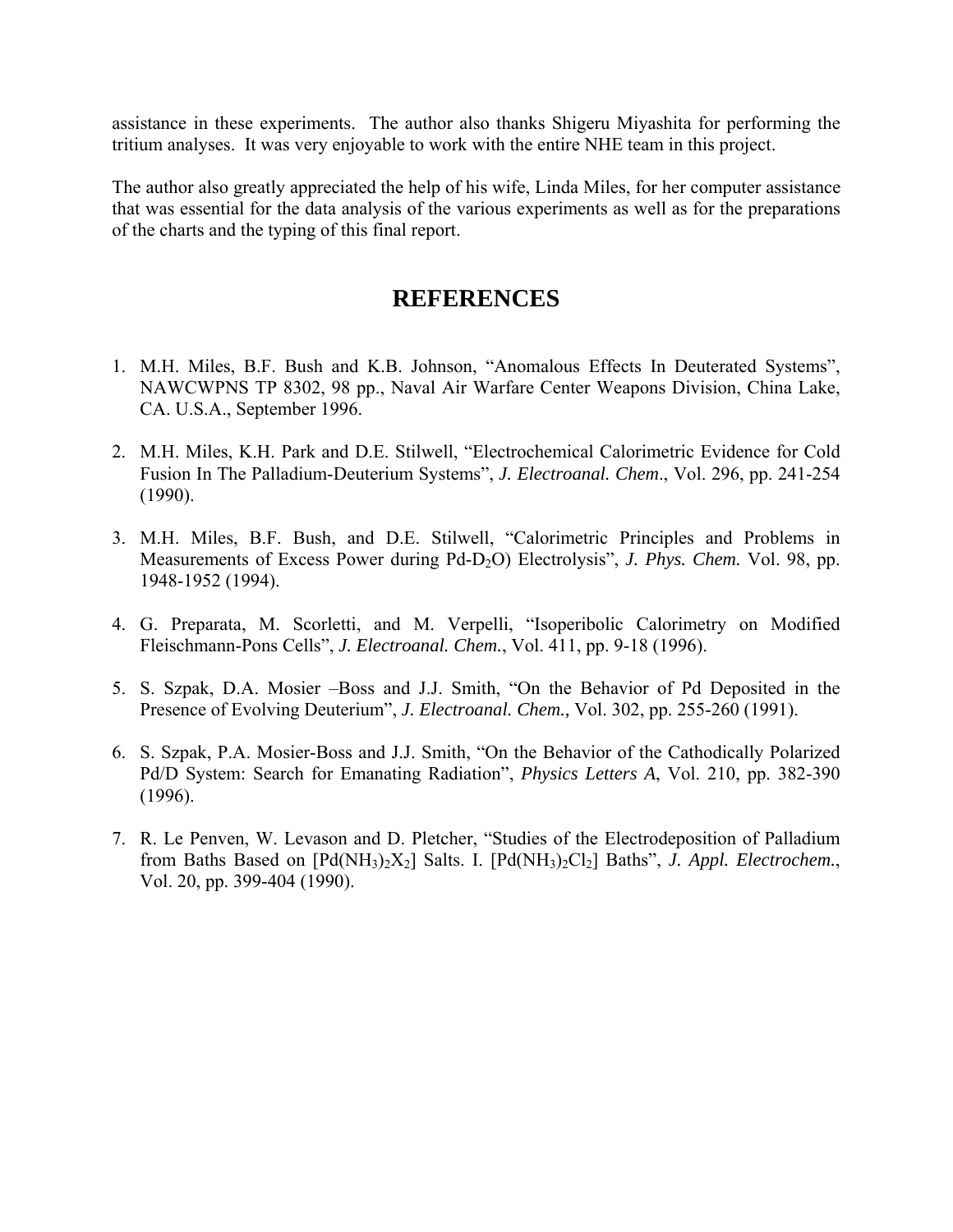## **APPENDIX A**

#### <span id="page-37-0"></span>**TEMPERATURE-DEPENDENT CALORIMETRIC PARAMETERS**

 $C_{P,D2}$  = 28.9778-1.49226x10<sup>-3</sup> T+4.14779x10<sup>-6</sup> T<sup>2</sup> +0.26544x10<sup>5</sup> T<sup>-2</sup> (J mol<sup>-1</sup>K<sup>-1</sup>)

 $C_{P,02}$  = 23.1436+18.2628x10<sup>-3</sup> T-6.605x10<sup>-6</sup>T<sup>2</sup>+1.2118x10<sup>5</sup> T<sup>-2</sup> (J mol<sup>-1</sup>K<sup>-1</sup>)

 $C_{P,D2O(g)}$  = 26.7006+21.2897x10<sup>-3</sup> T-2.66774x10<sup>-6</sup>T<sup>2</sup>+1.2907x10<sup>5</sup> T<sup>-2</sup>(J mol<sup>-1</sup>K<sup>-1</sup>)

 $C_{P, D2O(iq)} = 200.13 - 495.9 \times 10^{-3} \text{ T} + 573.07 \times 10^{-6} \text{T}^2 - 16.765 \times 10^{5} \text{ T}^{-2} \text{ (J mol}^{-1} \text{K}^{-1})$ 

L,  $_{D2O(liq)}$  = 85263.9 –173.429T +0.2586 T<sup>2</sup> –1.91913x10<sup>-4</sup>T<sup>3</sup> –1805569 T<sup>-1</sup> J mol<sup>-1</sup>)

Log  $P^{\circ}$ <sub>D2O</sub>= 35.47686 -3343.93 T<sup>-1</sup> -10.9 log T +0.0041645 T +9.14056/(197.397-T)

 $P = (0.98 P^{\circ}_{D2O}) P^*$ 

 $E_H = 1.5318346 - 0.0002067$  (T  $-273.15$ ) (V)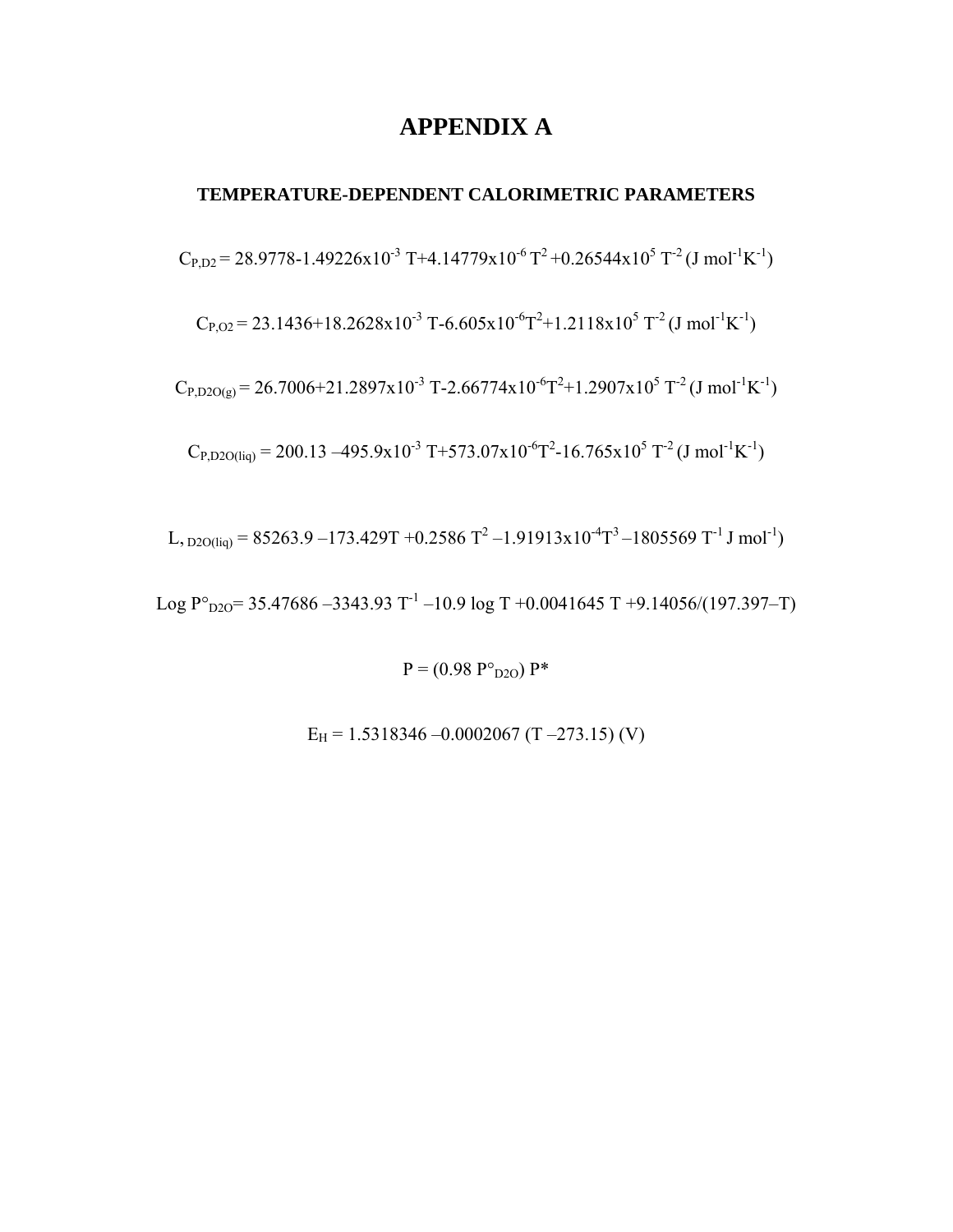### **APPENDIX B**

#### **PULSE ELECTROLYSIS STUDIES**

<span id="page-38-0"></span>These studies were conducted jointly with Dr. Tripodi of Italy. The first pulse experiment involved the palladium cathode in Cell A. The pulse power was applied to this cell on January 22, 1998. The pulse width was 10 µsec at a frequency of 5 kHz. The measured peak voltages and peak current were 16 V and 4 A, respectively, and the average input power to the cell was calculated from the equation

$$
P = \sum (E_i - 1.52) I_i \Delta t_i \cdot f \tag{B.1}
$$

where f is the frequency of the pulse (Hz). On January 27, 1998, the average pulse power was measured as  $1.164 \pm 0.006$  W while the calorimetric output power was 1.236 W, thus the excess power for Cell A was 0.072 W. The average cell current based on this measurement was 0.108 A. This effect is similar to the excess power level obtained using direct current electrolysis. Later that same day, the polarity of the pulse was switched so that the palladium electrode was the anode for calibration purposes. However, these results were difficult to interpret due to considerable corrosion of the palladium cathode. The addition of KCl to this cell a few weeks earlier to lower the cell voltage likely contributed to this palladium corrosion.

The pulse was applied to Cell B on January 30, 1998 using a shorter pulse (2 µsec) and higher voltage (40 V). The excess power measurements were near zero or somewhat negative in these studies. For example, on February 6, 1998 the pulse power was measured at  $1.872 \pm 0.005$  W while the calorimetric power measured during that same day averaged  $1.873 \pm 0.003$  W. The average current for the pulse studies in Cell B was 0.060 A. Other measurements on Cell B, however, gave excess power values ranging from  $-0.044$  W to  $+0.011$  W. Negative P<sub>x</sub> values of  $-0.020$  W can be explained by the decrease in the P<sub>gas</sub> term due to the lower cell current during pulse electrolysis.

The most striking effect of pulse electrolysis was found in the studies of the palladium particles. This is illustrated in Figure 15. The excess power became noticeably larger under pulse electrolysis conditions. There were no similar effects for studies using platinum particles (Figure 14). The voltage and current for a typical pulse used for the palladium and platinum particles are shown in Figure B.1. The peak voltage is nearly 100 V for this pulse while the peak current is 6 A. The pulse width is 1.0  $\mu$ s and the pulse frequency is 5 kHz. The average electrolysis current was only 0.012 A for the pulse conditions used for the platinum and palladium particles, hence the electrolyte volume changes were very gradual.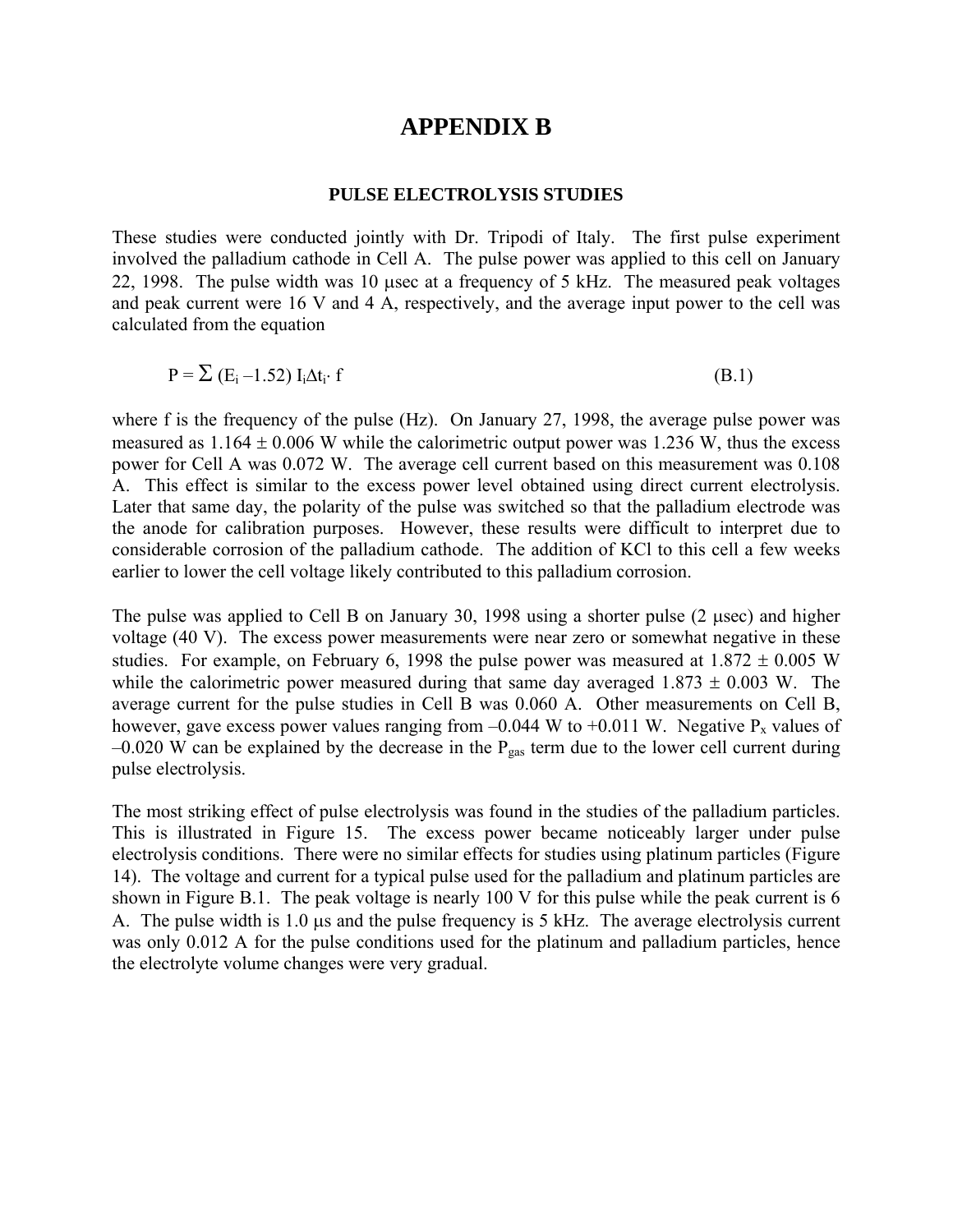The pulse electrolysis studies produced irreversible changes in the platinum particles in Cell A. A fairly stable voltage difference existed between the platinum anode and the platinum particles at open circuit. Short circuiting these electrodes gave a current of about 5 mA for a few seconds. The cell voltage was very erratic when it was switched back to normal direct current electrolysis. These changes indicate the possibility of deuterium injection into platinum under these dynamic pulse conditions.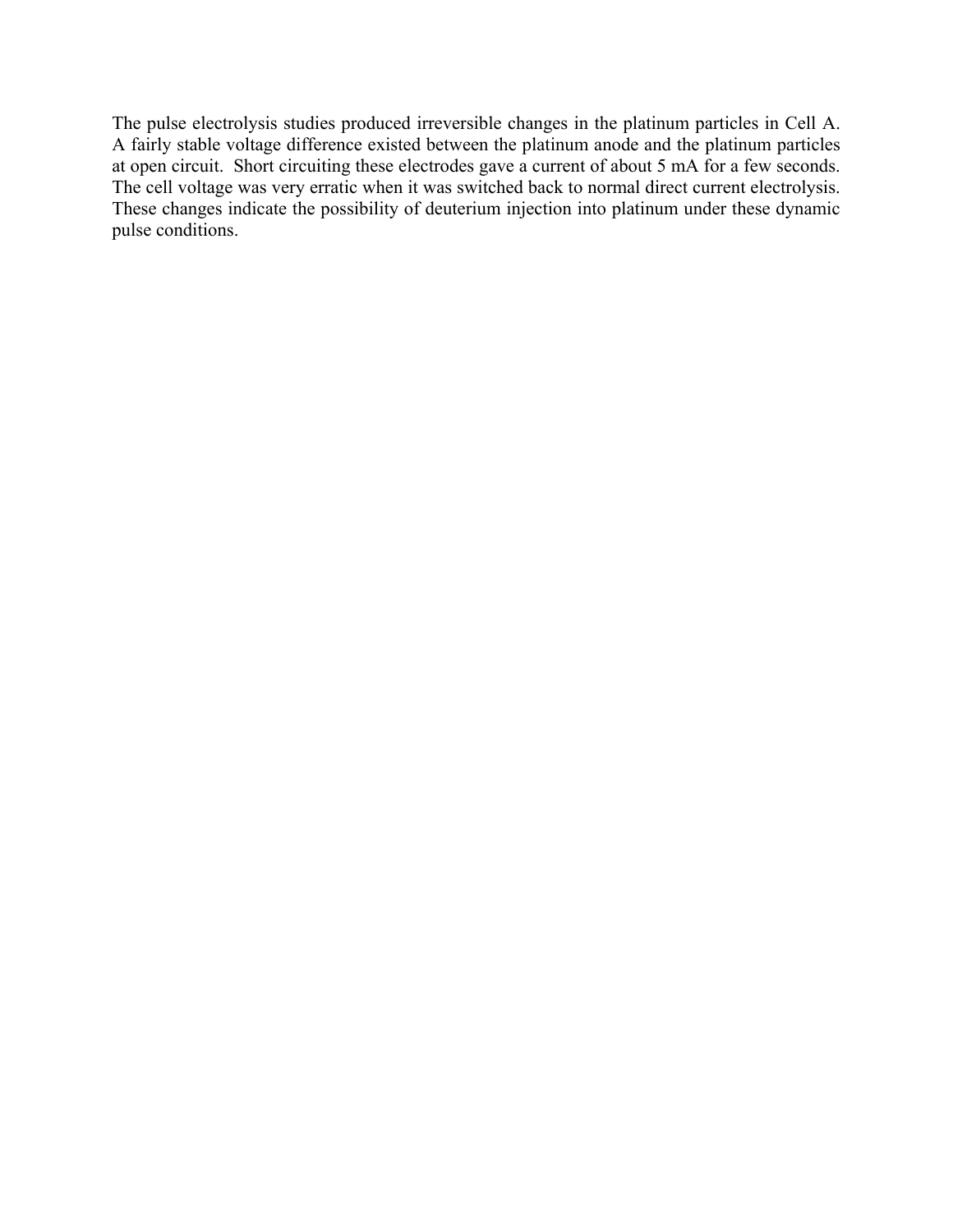### **APPENDIX C**

#### **ELECTROMIGRATION EXPERIMENTS**

<span id="page-40-0"></span>These studies covered the last week (March  $6 - 12$ , 1998) before all experiments were terminated at the NHE laboratory and were conducted jointly with Dr. Tripodi. Thin palladium wires  $(50 \mu)$ x 40 cm) were spirally wound on a support of nickel wire sealed in Teflon. This was formed into a coil to fit into the Fleischmann-Pons type cells with a central Pt wire (1 mm x 6 cm) as the anode. The thin palladium wire had connections at both ends for applying the electromigration current. Dynamic conditions are produced by the voltage change along the Pd wire as well as by the electrolysis. The resistance of the Pd wire prior to electrolysis was 24 ohms for Cell A-1, 20.6 ohms for Cell A-2, and 21.6 ohms for Cell A-3. The applied electrolysis current was initially 0.050 A, then 0.100 A (March 6), 0.300 A (March 9) and then 0.400 A (March 10). An electromigration current of about 0.4 A was applied to Cell A-1 on March 10 (1819200 seconds) and the electrolysis current was reduced to about 0.050 A.

Excess power measurements for this short experiment are shown in Figure C-1. There was a problem with the cell top for Cell A-3, hence the measurements for this cell were not reliable. The results for the other two cells suggest an excess power effect in Cell A-2 beginning on March 9 when the electrolysis current was increased to 0.301 A. This excess power averaged about 150 mW for the rest of the experiment. Surprisingly, there was no excess power observed in Cell A-1 where the electromigration current was applied. The calculations of the power added to this cell, however, is much more complicated than for the case of application of only electrolysis current. For example, gas bubbles produced by electrolysis were still visible even when the electrolysis current was turned off in this cell. This was due to the large voltage change along the thin palladium wire. Our calculations of the power added to Cell A-2 used to determine the excess power shown in Figure C-1 is given by

$$
P = I_m E_m + I_{el} (E_{el} - 1.52)
$$
 (C.1)

where the first term is for the electromigration current and the second term is for the electrolysis current. Typical values were  $I_m = 0.4065$  A,  $E_m = 11.90$  V,  $I_{el} = 0.0520$  A, and  $E_{el} = 4.80$  V, hence P=5.01 W from Equation C.1.

If this equation is correct, then there was no excess power effect in Cell A-2 despite the application of the electromigration current. Current measurements at both ends of the palladium wire were similar; for example, 0.4070 A where electrons enter the wire and 0.4065 A where electrons exit the wire. The amount of the electromigration current lost to electrolysis, therefore, is small.

Due to the small diameter of the palladium wire, its volume is quite small  $(0.00079 \text{ cm}^3)$ compared to its area  $(0.63 \text{ cm}^2)$ . Therefore, the excess power of 0.150 W from Figure C.1 yields